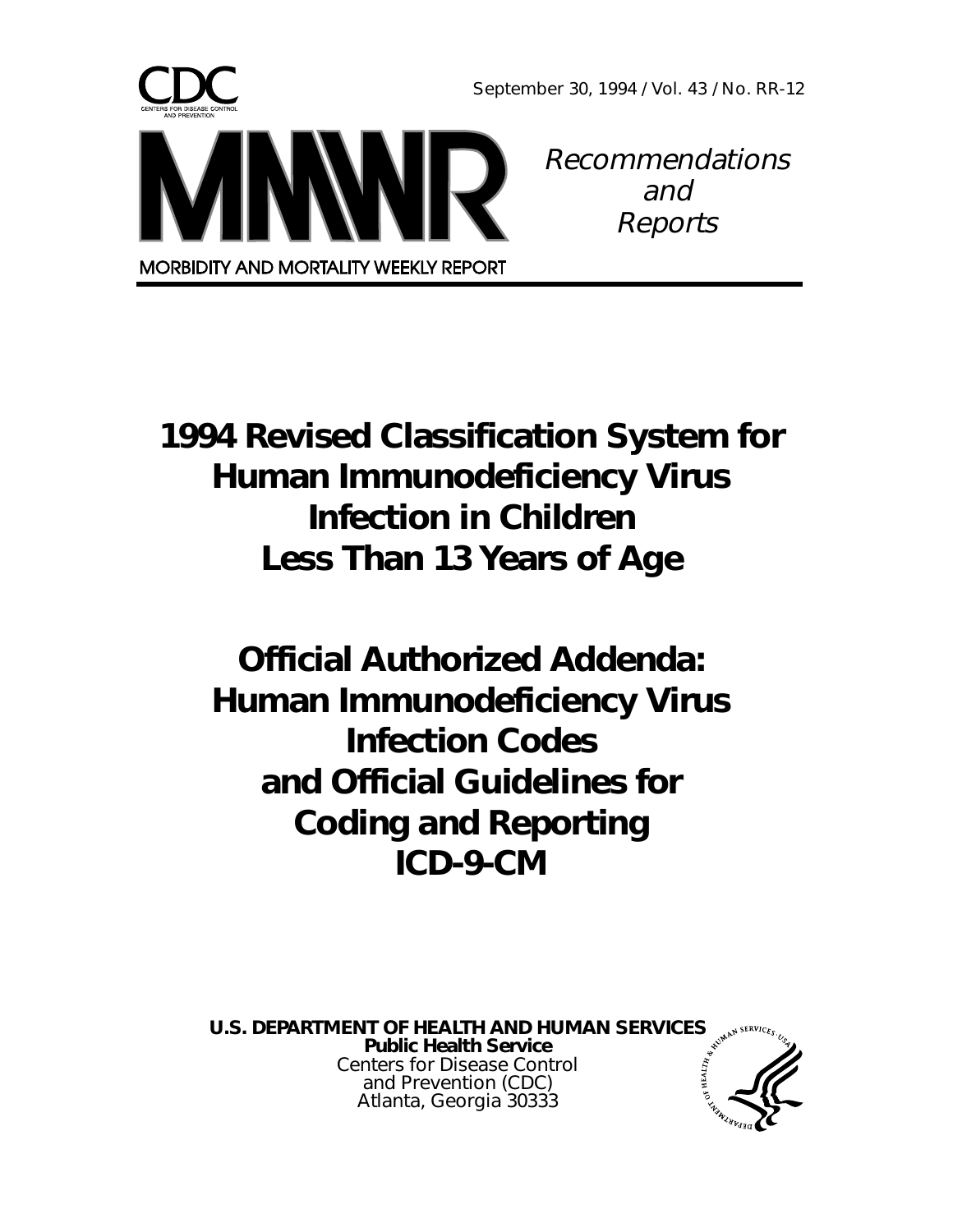The MMWR series of publications is published by the Epidemiology Program Office, Centers for Disease Control and Prevention (CDC), Public Health Service, U.S. Department of Health and Human Services, Atlanta, GA 30333.

### SUGGESTED CITATION

Centers for Disease Control and Prevention. 1994 Revised classification system for human immunodeficiency virus infection in children less than 13 years of age; Official authorized addenda: human immunodeficiency virus infection codes and official guidelines for coding and reporting ICD-9-CM. MMWR 1994;43(No. RR-12):[inclusive page numbers].

| Centers for Disease Control and Prevention David Satcher, M.D., Ph.D. |  |          |
|-----------------------------------------------------------------------|--|----------|
|                                                                       |  | Director |

| The material in this report was prepared for publication by:                             |
|------------------------------------------------------------------------------------------|
| <b>Director</b>                                                                          |
| <b>Director</b>                                                                          |
| National Center for Health Statistics Manning Feinleib, M.D., Dr.P.H.<br><b>Director</b> |
| <b>Director</b>                                                                          |
| The production of these reports as an MMWR serial publication was coordinated in:        |
| <b>Director</b>                                                                          |
| Richard A. Goodman, M.D., M.P.H.<br><b>Editor, MMWR Series</b>                           |
| Scientific Information and Communications Program                                        |
| Managing Editor                                                                          |
| Rachel J. Wilson<br><b>Project Editor</b>                                                |
| Peter M. Jenkins<br><b>Visual Information Specialist</b>                                 |

Copies can be purchased from Superintendent of Documents, U.S. Government Printing Office, Washington, DC 20402-9325. Telephone: (202) 783-3238.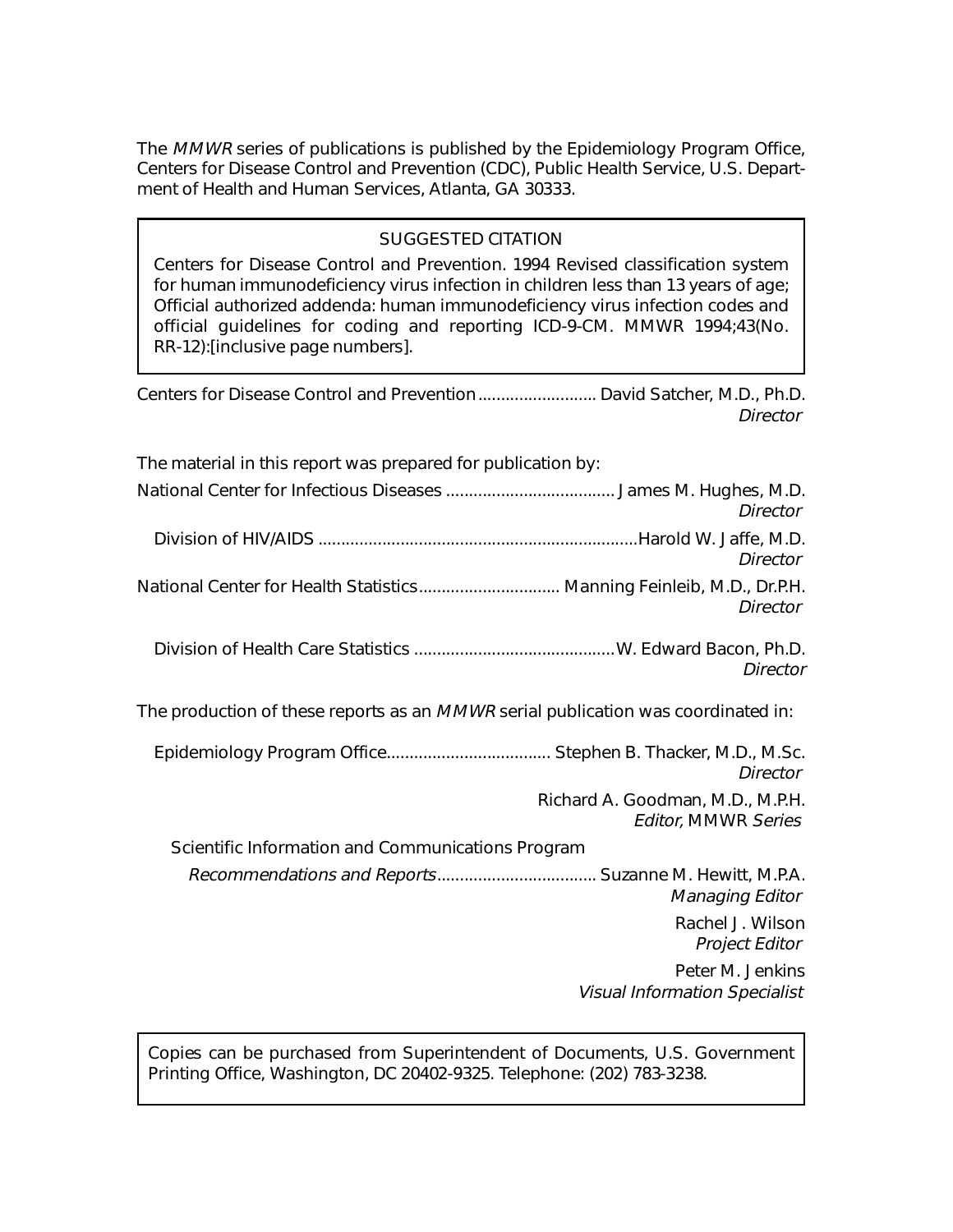# **Contents**

| 1994 Revised Classification System for Human Immunodeficiency Virus |  |
|---------------------------------------------------------------------|--|
|                                                                     |  |
|                                                                     |  |
|                                                                     |  |
|                                                                     |  |
|                                                                     |  |
| Effect on the AIDS Surveillance Case Definition for Children 7      |  |
| Official Authorized Addenda: Human Immunodeficiency Virus Infection |  |
| Codes and Official Guidelines for Coding and Reporting ICD-9-CM 13  |  |
|                                                                     |  |
|                                                                     |  |
|                                                                     |  |
|                                                                     |  |
|                                                                     |  |
| ICD-9-CM Official Authorized Addenda for Human                      |  |
|                                                                     |  |
|                                                                     |  |

Single copies of this document are available from the Centers for Disease Control and Prevention, National AIDS Clearinghouse, P.O. Box 6003, Rockville, MD 20850; telephone: (800) 458-5231.

Use of trade names is for identification only and does not imply endorsement by the Public Health Service or the U.S. Department of Health and Human Services.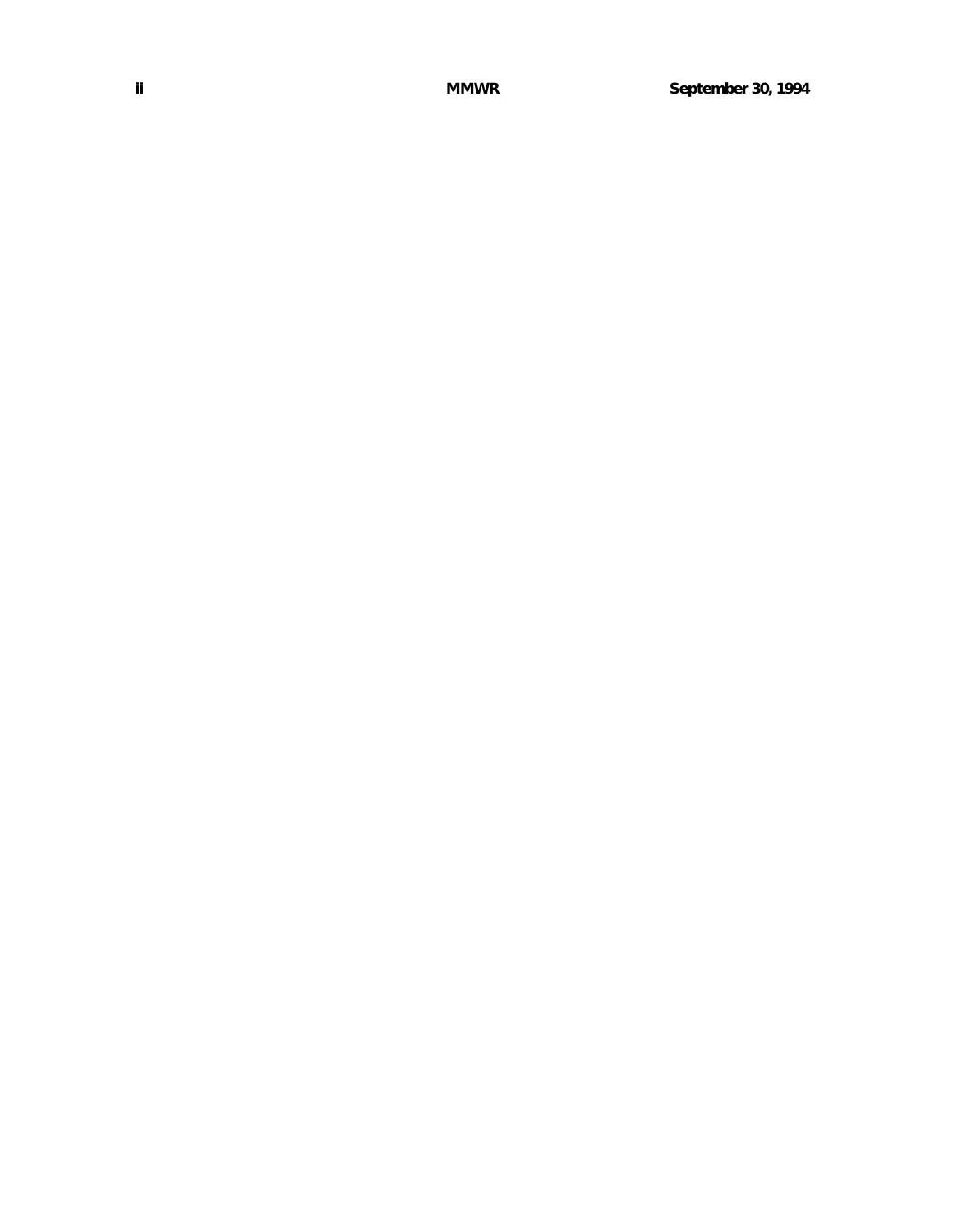# **1994 Revised Classification System for Human Immunodeficiency Virus Infection in Children Less Than 13 Years of Age**

The following CDC staff members prepared this report:

M. Blake Caldwell, M.D., M.P.H. Margaret J. Oxtoby, M.D. Robert J. Simonds, M.D. Mary Lou Lindegren, M.D. Martha F. Rogers, M.D. Division of HIV/AIDS National Center for Infectious Diseases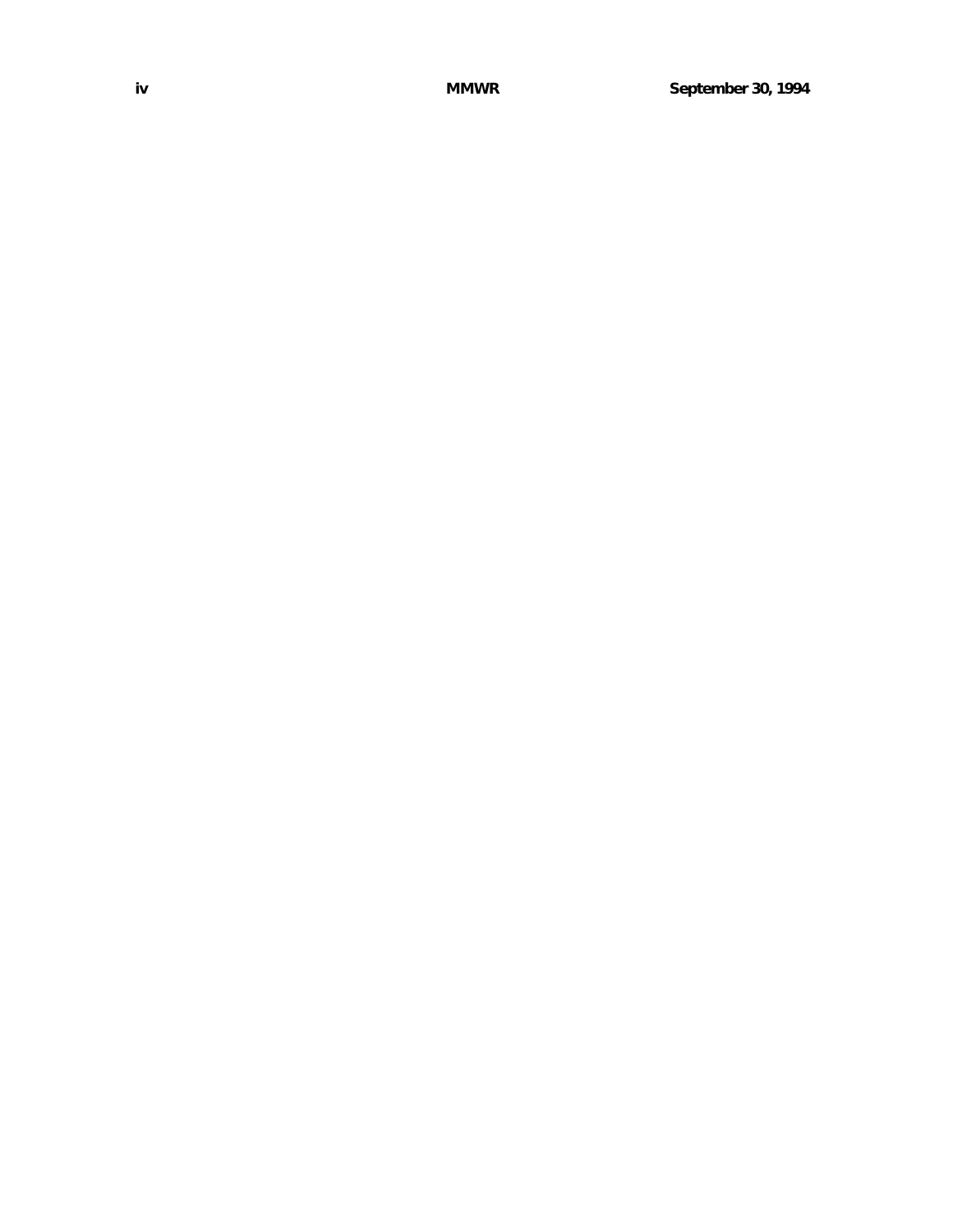### **CONSULTANTS**

#### **External Consultants**

Stephane Blanche, M.D. Necker Hospital Paris, France

Mary Boland, R.N., M.S.N. Children's Hospital of New Jersey Newark, NJ

William Borkowsky, M.D. New York University Medical Center New York, NY

Edward Connor, M.D. Children's Hospital of New Jersey Newark, NJ

Louis Cooper, M.D. St. Luke's Hospital New York, NY

Clemente Diaz, M.D. University Medical Center San Juan, PR

Leon Epstein, M.D. University of Rochester School of Medicine Rochester, NY

David Fleming, M.D. Oregon Department of Human Resources Portland, OR

Celine Hanson, M.D. Baylor College of Medicine Houston, TX

Laurene Mascola, M.D. Los Angeles County Health Department Los Angeles, CA

James Oleske, M.D. Children's Hospital of New Jersey Newark, NJ

Savita Pahwa, M.D. Cornell Medical School New York Hospital New York, NY

Catherine Peckham, M.D. Institute of Child Health London, England

Merlin Robb, M.D. Walter Reed Army Medical Center Washington, DC

Gwendolyn Scott, M.D. University of Miami School of Medicine Miami, FL

William Shearer, M.D., Ph.D. Baylor College of Medicine Houston, TX

Richard Stiehm, M.D. University of California at Los Angeles Medical Center Los Angeles, CA

Rand Stoneburner, M.D. World Health Organization Geneva, Switzerland

Rachel Strikof, M.P.H. New York State Health Department Albany, NY

Pauline Thomas, M.D. New York City Department of Health New York, NY

Pier Tovo, M.D. University of Turin Turin, Italy

Catherine Wilfert, M.D. Duke University Medical Center Durham, NC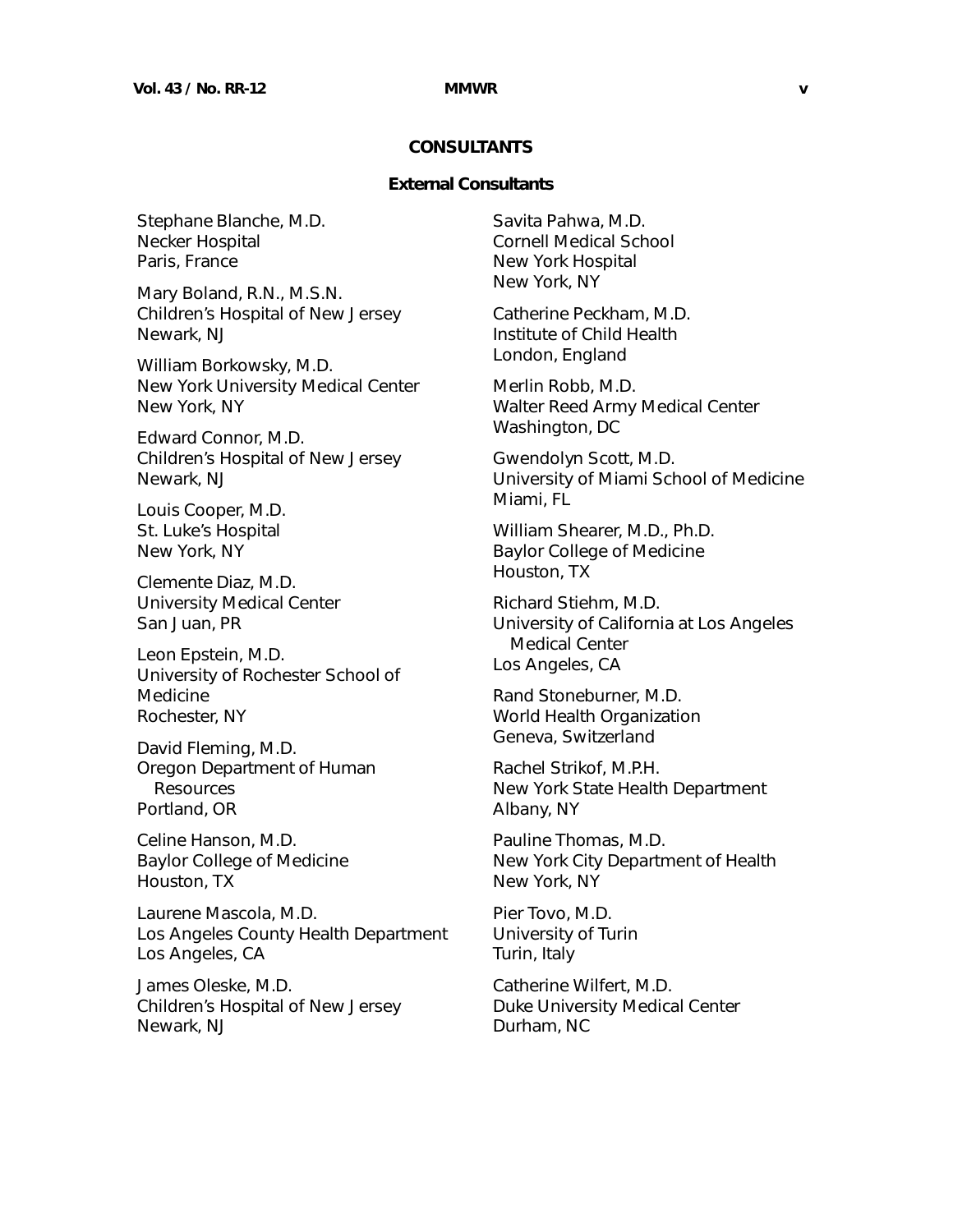### **Public Health Service Consultants**

Centers for Disease Control and Prevention

Ruth Berkelman, M.D. Blake Caldwell, M.D., M.P.H. Kenneth Castro, M.D. Margaret Oxtoby, M.D. Martha Rogers, M.D. John Ward, M.D.

National Institutes of Health

James Balsley, M.D., Ph.D. Rodney Hoff, Ph.D. Lynne Mofenson, M.D. Philip Pizzo, M.D.

Health Resources Services Administration

Beth Roy

### **Acknowledgments**

We thank the following persons/projects for contributing data used to establish the CD4+ percent categories: Stephane Blanche, the French Collaborative Study; Mary Glenn Fowler, the Women and Infants Transmission Study; Catherine Peckham, the European Collaborative Study; Margaret Heagarty, the New York City Perinatal HIV Transmission Collaborative Study; Savita Pahwa, North Shore University Hospital; and William Shearer and Celine Hanson, Baylor Medical Center.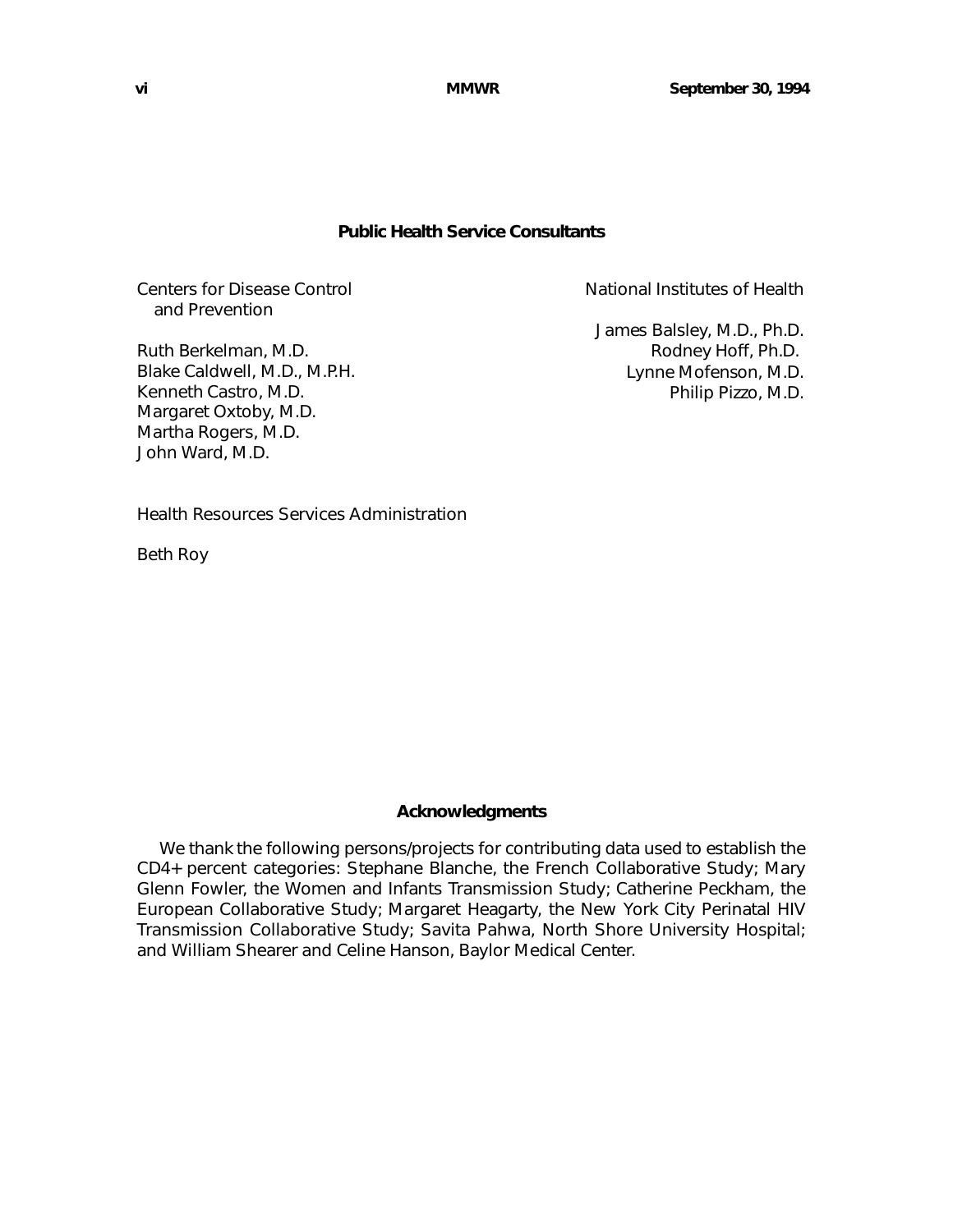# <span id="page-8-0"></span>**1994 Revised Classification System for Human Immunodeficiency Virus Infection in Children Less Than 13 Years of Age**

#### **Summary**

This revised classification system for human immunodeficiency virus (HIV) infection in children replaces the pediatric HIV classification system published in 1987 (1 ). This revision was prompted by additional knowledge about the progression of HIV disease among children.

In the new system, infected children are classified into mutually exclusive categories according to three parameters: a) infection status, b) clinical status, and c) immunologic status. The revised classification system reflects the stage of the child's disease, establishes mutually exclusive classification categories, and balances simplicity and medical accuracy in the classification process. This document also describes revised pediatric definitions for two acquired immunodeficiency syndrome-defining conditions.

## **INTRODUCTION**

Following the initial report in 1982 of acquired immunodeficiency syndrome (AIDS) in children (2 ), it became evident that the clinical characteristics of AIDS in children were different from those in adults. In 1987, CDC published a classification system for children infected with human immunodeficiency virus (HIV) (1 ), the causative agent of AIDS. This classification system categorized clinical manifestations of HIV infection in children based on the limited data available early in the epidemic. New knowledge about the progression of HIV disease among children warranted revision of the 1987 classification system to better reflect the disease process.

In 1991, CDC convened a working group of Public Health Service and other consultants to discuss revision of the pediatric HIV classification system. The 1994 revised classification system was developed through ongoing collaborations with the consultants following the 1991 meeting. The goal of the working group was to construct a revised system that would:

- reflect the stage of disease for an HIV-infected child (i.e., the child's placement in the classification should have prognostic significance);
- establish mutually exclusive classification categories; and
- balance simplicity and medical accuracy in the classification process.

In the new system (Table 1), HIV-infected children are classified into mutually exclusive categories according to three parameters: a) infection status, b) clinical status, and c) immunologic status. Once classified, an HIV-infected child cannot be reclassified in a less severe category even if the child's clinical or immunologic status improves.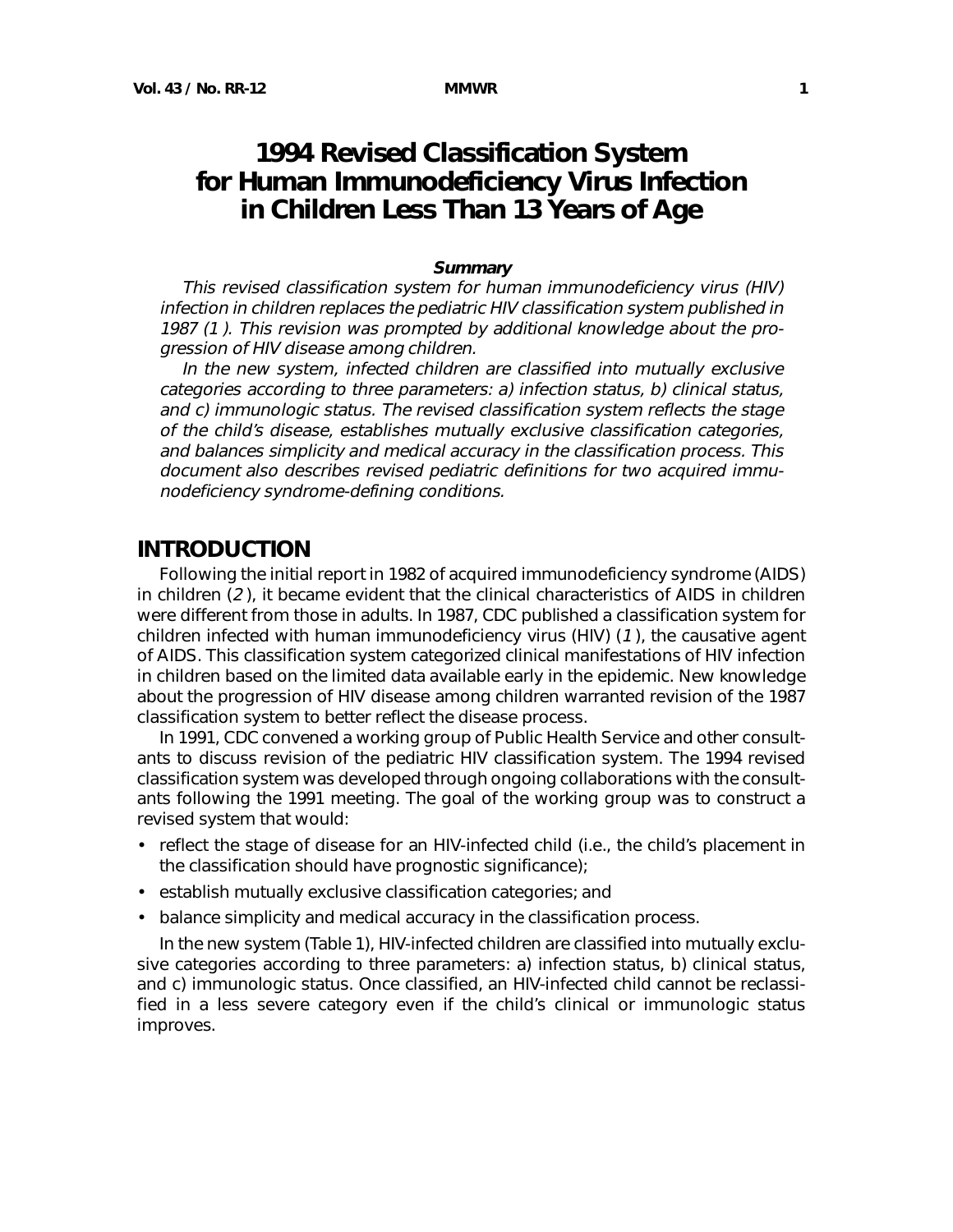# <span id="page-9-0"></span>**DIAGNOSING HIV INFECTION IN CHILDREN**

Diagnosis of HIV infection in children born to HIV-infected mothers (Box 1) is complicated by the presence of maternal anti-HIV IgG antibody, which crosses the placenta to the fetus. Virtually all these children are HIV-antibody positive at birth, although only 15%–30% are actually infected. In uninfected children, this antibody usually becomes undetectable by 9 months of age but occasionally remains detectable until 18 months of age. Therefore, standard anti-HIV IgG antibody tests cannot be used to indicate reliably a child's infection status before 18 months of age (3 ). Polymerase chain reaction (PCR) and virus culture are probably the most sensitive and specific assays for detecting HIV infection in children born to infected mothers (4–6 ). Use of these assays can identify approximately 30%–50% of infected infants at birth and nearly 100% of infected infants by 3–6 months of age (7 ).

The standard p24-antigen assay is less sensitive than either virus culture or PCR, especially when anti-HIV antibody levels are high, because it fails to detect immunecomplexed p24 antigen  $(8)$ . However, modification of the p24-antigen assay to dissociate immune complexes has increased its sensitivity in diagnosing HIV infection among children exposed to HIV (9 ).

Other laboratory assays (e.g., anti-HIV IgA and ELISPOT/in vitro antibody production [IVAP]) have not been included in the algorithm for determining infection status because they are not commonly used. In addition, they are less sensitive than both PCR or virus culture. However, clinicians who determine a child's antiretroviral therapy on the basis of such assays may use them to classify the child as being infected.

Some children develop severe clinical conditions resulting from HIV infection before their infection status has been sufficiently established. For the purposes of classification, a child meeting the criteria for AIDS in the 1987 case definition (10 ) should be considered HIV-infected—even in the absence of definitive laboratory assays.

Children born to mothers with HIV infection are defined as seroreverters (SRs) and are considered uninfected with HIV if they a) become HIV-antibody negative after 6 months of age, b) have no other laboratory evidence of HIV infection, and c) have not met the AIDS surveillance case definition criteria (Box 1). Sufficient data are not

|                                        | <b>Clinical categories</b> |                                                                              |                |                                   |  |
|----------------------------------------|----------------------------|------------------------------------------------------------------------------|----------------|-----------------------------------|--|
| Immunologic<br>categories              | N: No signs/<br>symptoms   | B: <sup>†</sup> Moderate<br>A: Mild signs/<br>signs/<br>symptoms<br>symptoms |                | $C†$ Severe<br>signs/<br>symptoms |  |
| 1: No evidence of<br>suppression       | N1                         | Α1                                                                           | B1             | C <sub>1</sub>                    |  |
| 2: Evidence of moderate<br>suppression | N <sub>2</sub>             | A2                                                                           | B <sub>2</sub> | C <sub>2</sub>                    |  |
| 3: Severe suppression                  | N <sub>3</sub>             | A3                                                                           | B3             | C <sub>3</sub>                    |  |

**TABLE 1. Pediatric human immunodeficiency virus (HIV) classification\***

\*Children whose HIV infection status is not confirmed are classified by using the above grid with a letter E (for perinatally exposed) placed before the appropriate classification code (e.g., EN2).

†Both Category C and lymphoid interstitial pneumonitis in Category B are reportable to state and local health departments as acquired immunodeficiency syndrome.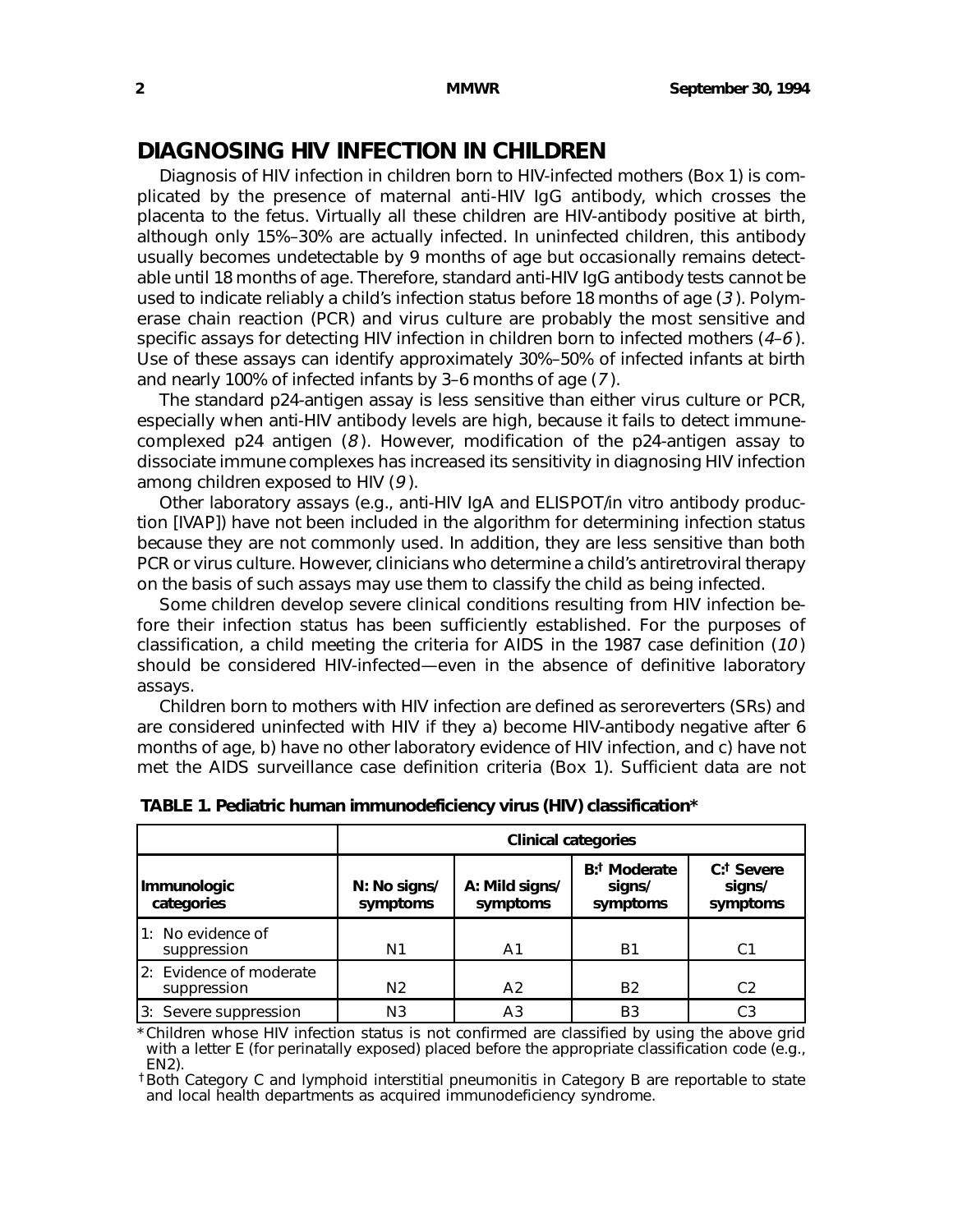**BOX 1. Diagnosis of human immunodeficiency virus (HIV) infection in children\***

### **DIAGNOSIS: HIV INFECTED**

- a) A child <18 months of age who is known to be HIV seropositive or born to an HIV-infected mother **and:**
	- has positive results on two separate determinations (excluding cord blood) from one or more of the following HIV detection tests:
		- HIV culture,
		- HIV polymerase chain reaction,
		- HIV antigen (p24),

### **or**

- meets criteria for acquired immunodeficiency syndrome (AIDS) diagnosis based on the 1987 AIDS surveillance case definition (10 ).
- b) A child ≥18 months of age born to an HIV-infected mother or any child infected by blood, blood products, or other known modes of transmission (e.g., sexual contact) who:
	- is HIV-antibody positive by repeatedly reactive enzyme immunoassay (EIA) and confirmatory test (e.g., Western blot or immunofluorescence assay [IFA]);

**or**

• meets any of the criteria in a) above.

### **DIAGNOSIS: PERINATALLY EXPOSED (PREFIX E)**

A child who does not meet the criteria above who:

• is HIV seropositive by EIA and confirmatory test (e.g., Western blot or IFA) and is <18 months of age at the time of test;

### **or**

• has unknown antibody status, but was born to a mother known to be infected with HIV.

### **DIAGNOSIS: SEROREVERTER (SR)**

A child who is born to an HIV-infected mother and who:

• has been documented as HIV-antibody negative (i.e., two or more negative EIA tests performed at 6–18 months of age or one negative EIA test after 18 months of age);

### **and**

• has had no other laboratory evidence of infection (has not had two positive viral detection tests, if performed);

### **and**

• has not had an AIDS-defining condition.

<sup>\*</sup>This definition of HIV infection replaces the definition published in the 1987 AIDS surveillance case definition (10).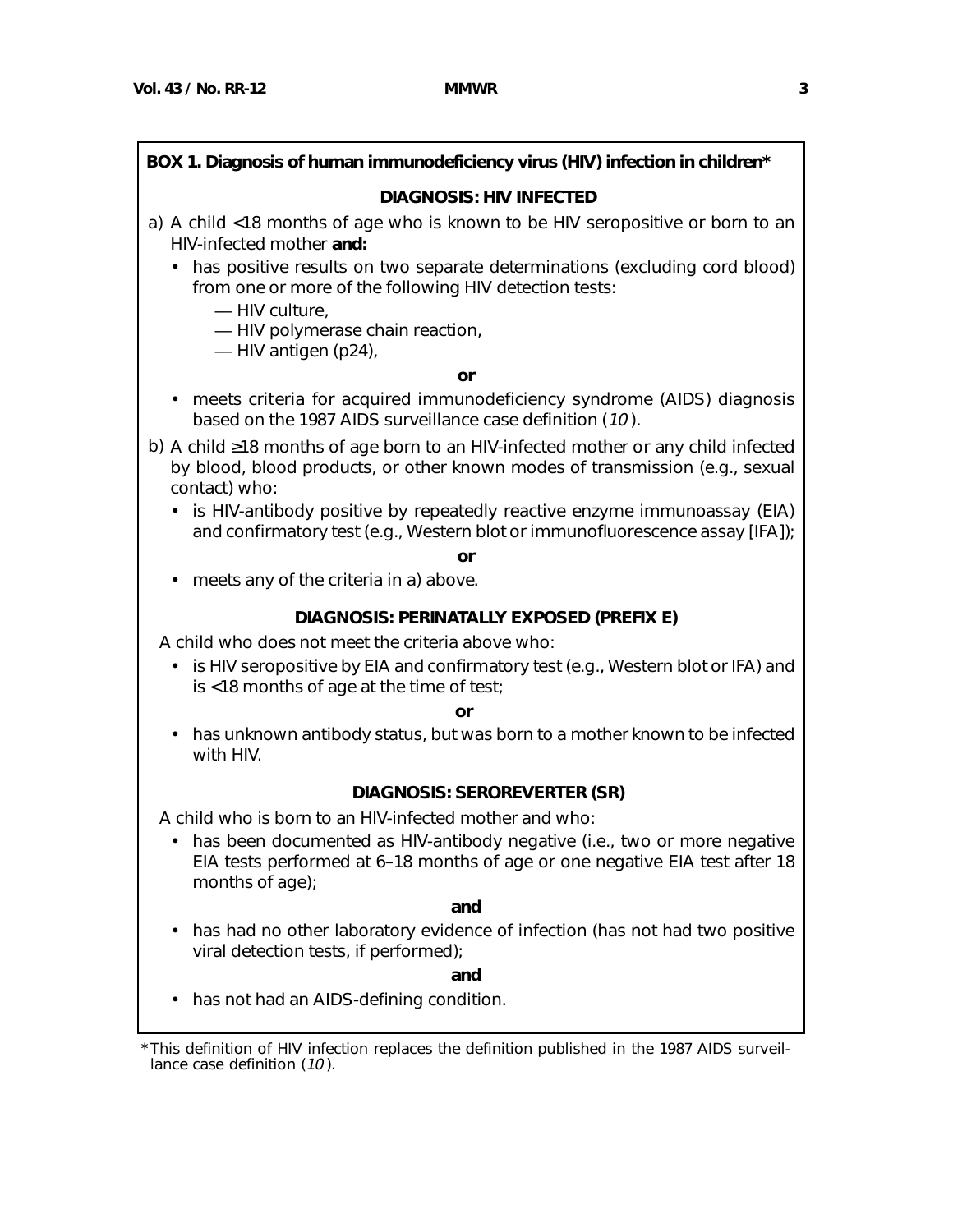<span id="page-11-0"></span>available to conclusively define a child who is uninfected on the basis of viral detection tests. However, in certain situations (e.g., clinical trials), negative viral detection tests may be used presumptively to exclude infection.

# **IMMUNOLOGIC CATEGORIES**

The three immunologic categories (Table 2) were established to categorize children by the severity of immunosuppression attributable to HIV infection. CD4+ T-lymphocyte depletion is a major consequence of HIV infection and is responsible for many of the severe manifestations of HIV infection in adults. For this reason, CD4+ counts are used in the adult HIV classification system (11 ). However, several findings complicate the use of CD4+ counts for assessing immunosuppression resulting from HIV infection in children. Normal CD4+ counts are higher in infants and young children than in adults and decline over the first few years of life (12–16 ). In addition, children may develop opportunistic infections at higher CD4+ levels than adults (17–19 ). Although insufficient data exist to correlate CD4+ levels with disease progression at all age groups, low age-specific CD4+ counts appear to correlate with conditions associated with immunosuppression in children (12,17,20,21). Therefore, despite these complications, classification based on age-specific CD4+ levels appears to be useful for describing the immunologic status of HIV-infected children.

Fewer data are available on age-specific values for CD4+ T-lymphocyte percent of total lymphocytes than for absolute counts. However, the CD4+ T-lymphocyte percent has less measurement variability than the absolute count (22 ). To establish the agespecific values of CD4+ percent that correlate with the CD4+ count thresholds, CDC compiled data from selected clinical projects in the United States and Europe. The data included >9,000 CD4+ counts, with the corresponding CD4+ percent determinations, from both HIV-infected and uninfected children <13 years of age. Nonparametric regression modeling was used to establish the CD4+ percent boundaries that best correlated with the CD4+ count boundaries in the classification system.

The immunologic category classification (Table 2) is based on either the CD4+ Tlymphocyte count or the CD4+ percent of total lymphocytes. If both the CD4+ count and the CD4+ percent indicate different classification categories, the child should be classified into the more severe category. Repeated or follow-up CD4+ values that result in a change in classification should be confirmed by a second determination. Values thought to be in error should not be used. A child should not be reclassified to a less severe category regardless of subsequent CD4+ determinations.

|                                           | Age of child     |             |                |             |                |             |
|-------------------------------------------|------------------|-------------|----------------|-------------|----------------|-------------|
|                                           | $<$ 12 mos       |             | $1-5$ yrs      |             | $6-12$ yrs     |             |
| Immunologic category                      | μL               | $(\%)$      | μL             | $(\%)$      | μL             | $(\%)$      |
| 1: No evidence of suppression             | ≥1,500           | (≥25)       | ≥1,000         | (≥25)       | $\geq 500$     | (≥25)       |
| 2:<br>Evidence of moderate<br>suppression | $750 -$<br>1.499 | $(15 - 24)$ | $500 -$<br>999 | $(15 - 24)$ | $200 -$<br>499 | $(15 - 24)$ |
| 13:<br>Severe suppression                 | < 750            | $($ < 15)   | < 500          | $($ < 15)   | < 200          | $($ < 15)   |

**TABLE 2. Immunologic categories based on age-specific CD4+ T-lymphocyte counts and percent of total lymphocytes**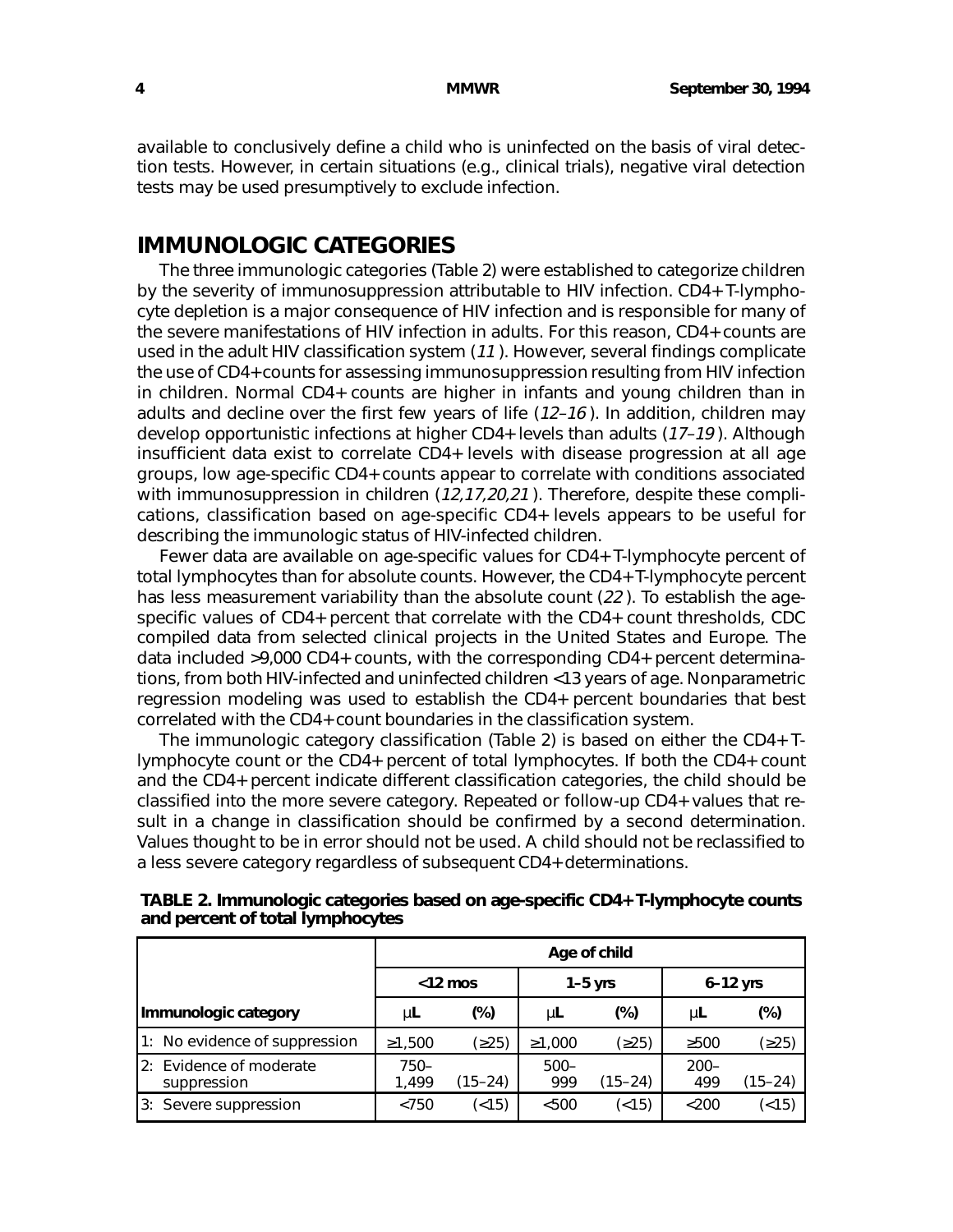<span id="page-12-0"></span>

# **CLINICAL CATEGORIES**

Children infected with HIV or perinatally exposed to HIV may be classified into one of four mutually exclusive clinical categories based on signs, symptoms, or diagnoses related to HIV infection (Box 2). As with the immunologic categories, the clinical categories have been defined to provide a staging classification (e.g., the prognosis for children in the second category would be less favorable than for those in the first category).

Category N, **not symptomatic**, includes children with no signs or symptoms considered to be the result of HIV infection or with only one of the conditions listed in Category A, **mildly symptomatic**. Category N was separated from Category A partly because of the substantial amount of time that can elapse before a child manifests the signs or symptoms defined in Category B, **moderately symptomatic**. Also, more staging information can be obtained during this early stage of disease by separating Categories N and A. In addition, for children who have uncertain HIV-infection status (prefix E), Categories N and A may help to distinguish those children who are more likely to be infected with HIV (23 ) (i.e., children in Category EA may be more likely to be infected than children in Category EN).

Category B includes all children with signs and symptoms thought to be caused by HIV infection but not specifically outlined under Category A or Category C, **severely symptomatic**. The conditions listed in Box 2 are examples only; any other HIV-related condition not included in Category A or C should be included in Category B. Anemia, thrombocytopenia, and lymphopenia have defined thresholds in the new classification system (23 ).

Category C includes all AIDS-defining conditions except lymphoid interstitial pneumonitis (LIP) (Box 3). Several reports indicate that the prognosis for children with LIP is substantially better than that for children who have other AIDS-defining conditions (21,24,25 ). Thus, LIP has been separated from the other AIDS-defining conditions in Category C and placed in Category B.

Signs and symptoms related to causes other than HIV infection (e.g., inflammatory or drug-related causes) should not be used to classify children. For example, a child with drug-related hepatitis or anemia should not be classified in Category B solely because these conditions may be associated with HIV infection. In contrast, a child with anemia or hepatitis should be classified in Category B when the condition is thought to be related to HIV infection. The criteria for diagnosing some conditions and determining whether a child's signs, symptoms, or diagnoses are related to HIV infection may not be clear in all cases, and therefore may require judgment of the clinicians and researchers using the classification system.

Categories in the 1987 pediatric HIV classification system can be translated into categories in the 1994 system in most cases (Box 4). Class P0 is now designated by the prefix "E," and Class P1 is now Class N. Children previously classified as P2A are now classified in more than one category, reflecting the different prognoses for children with different conditions included in the P2A category (e.g., children who have wasting syndrome have a worse prognosis than those who have lymphadenopathy).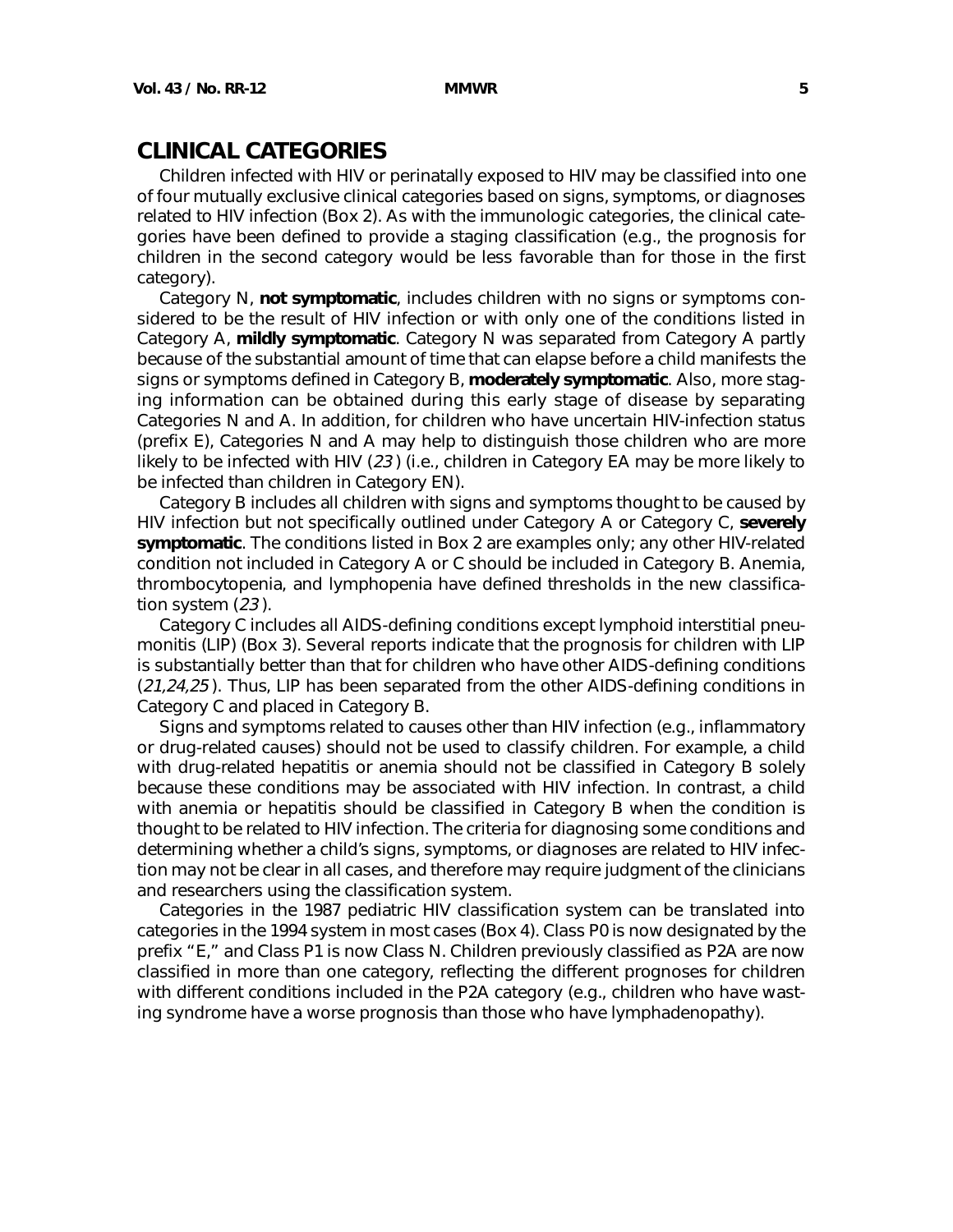**BOX 2. Clinical categories for children with human immunodeficiency virus (HIV) infection**

### **CATEGORY N: NOT SYMPTOMATIC**

Children who have no signs or symptoms considered to be the result of HIV infection or who have only one of the conditions listed in Category A.

### **CATEGORY A: MILDLY SYMPTOMATIC**

Children with two or more of the conditions listed below but none of the conditions listed in Categories B and C.

- Lymphadenopathy ( $\geq 0.5$  cm at more than two sites; bilateral = one site)
- Hepatomegaly
- Splenomegaly
- Dermatitis
- Parotitis
- Recurrent or persistent upper respiratory infection, sinusitis, or otitis media

### **CATEGORY B: MODERATELY SYMPTOMATIC**

Children who have symptomatic conditions other than those listed for Category A or C that are attributed to HIV infection. Examples of conditions in clinical Category B include but are not limited to:

- Anemia (<8 gm/dL), neutropenia (<1,000/mm<sup>3</sup>), or thrombocytopenia  $\left($ <100,000/mm<sup>3</sup> $\right)$  persisting ≥30 days
- Bacterial meningitis, pneumonia, or sepsis (single episode)
- Candidiasis, oropharyngeal (thrush), persisting (>2 months) in children >6 months of age
- Cardiomyopathy
- Cytomegalovirus infection, with onset before 1 month of age
- Diarrhea, recurrent or chronic
- Hepatitis
- Herpes simplex virus (HSV) stomatitis, recurrent (more than two episodes within 1 year)
- HSV bronchitis, pneumonitis, or esophagitis with onset before 1 month of age
- Herpes zoster (shingles) involving at least two distinct episodes or more than one dermatome
- Leiomyosarcoma
- Lymphoid interstitial pneumonia (LIP) or pulmonary lymphoid hyperplasia complex
- Nephropathy
- Nocardiosis
- Persistent fever (lasting >1 month)
- Toxoplasmosis, onset before 1 month of age
- Varicella, disseminated (complicated chickenpox)

### **CATEGORY C: SEVERELY SYMPTOMATIC**

Children who have any condition listed in the 1987 surveillance case definition for acquired immunodeficiency syndrome (10 ), with the exception of LIP (Box 3).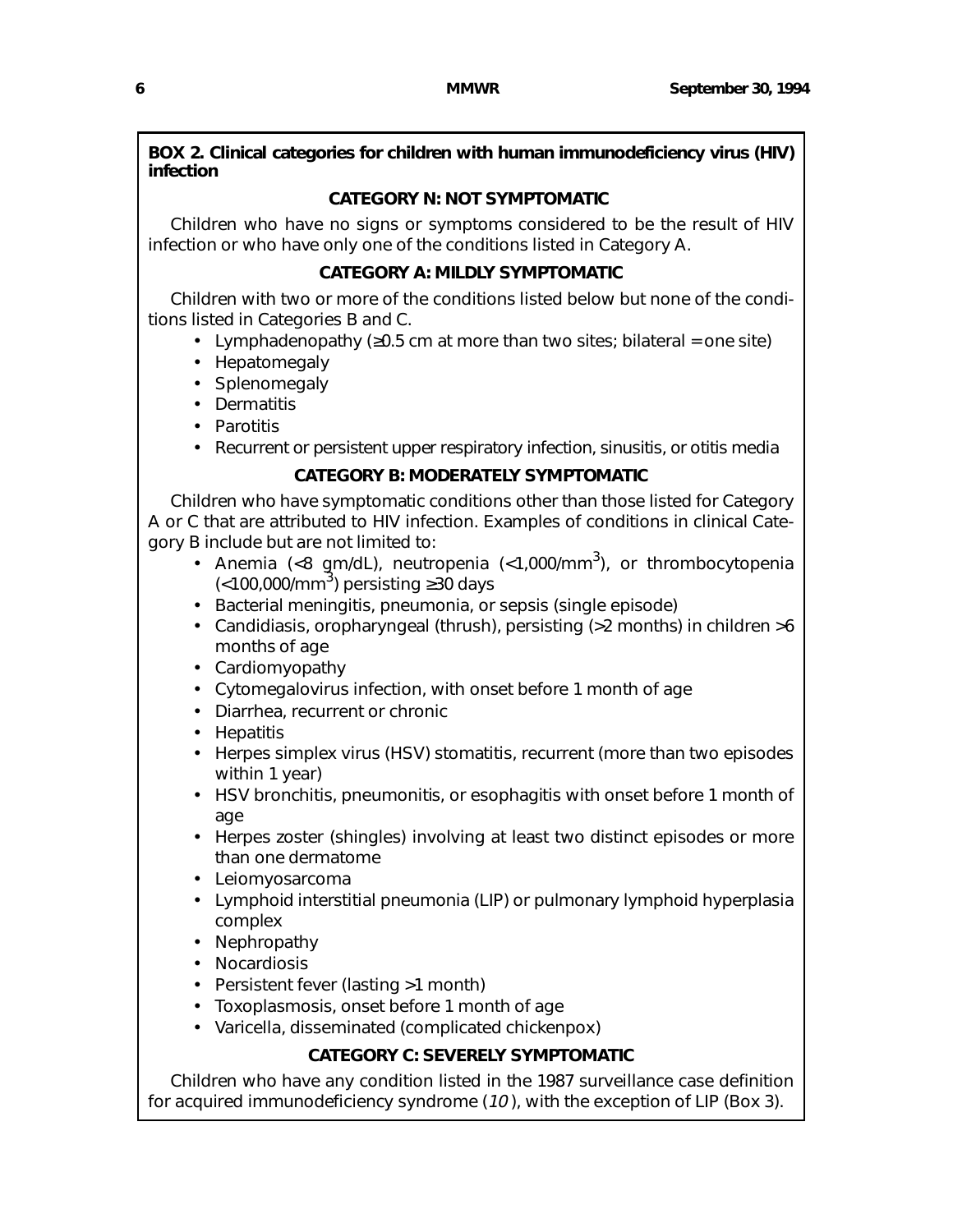# <span id="page-14-0"></span>**EFFECT ON THE AIDS SURVEILLANCE CASE DEFINITION FOR CHILDREN**

Because the classification system is used in conjunction with the AIDS case definition, the 1994 revision provided an opportunity to update certain features of the 1987 AIDS surveillance case definition for children <13 years of age (10 ). Although LIP is in Category B under the new pediatric HIV classification system, it will continue to be reportable to state and local health departments (along with the conditions in Category C) as an AIDS-defining condition in children. Two changes in the definitions for other conditions are summarized in the following bulletted text:

- The new definitions for HIV encephalopathy and HIV wasting syndrome reflect increased knowledge of these conditions in children and replace the definitions published in the 1987 AIDS surveillance case definition for children. The definition of HIV en-cephalopathy follows the recommendations of the American Academy of Neurology AIDS Task Force (26 ). Because this condition is complex, diagnosis may require neurologic consultation.
- The new definition of HIV infection (Box 1) replaces the definition for laboratory evidence of HIV infection in children used in the 1987 pediatric AIDS case definition. For children with an AIDS-defining condition that requires laboratory evidence of HIV infection, a single positive HIV-detection test (i.e., HIV culture, HIV PCR, or HIV antigen [p24]) is sufficient for a reportable AIDS diagnosis if the diagnosis is confirmed by a clinician.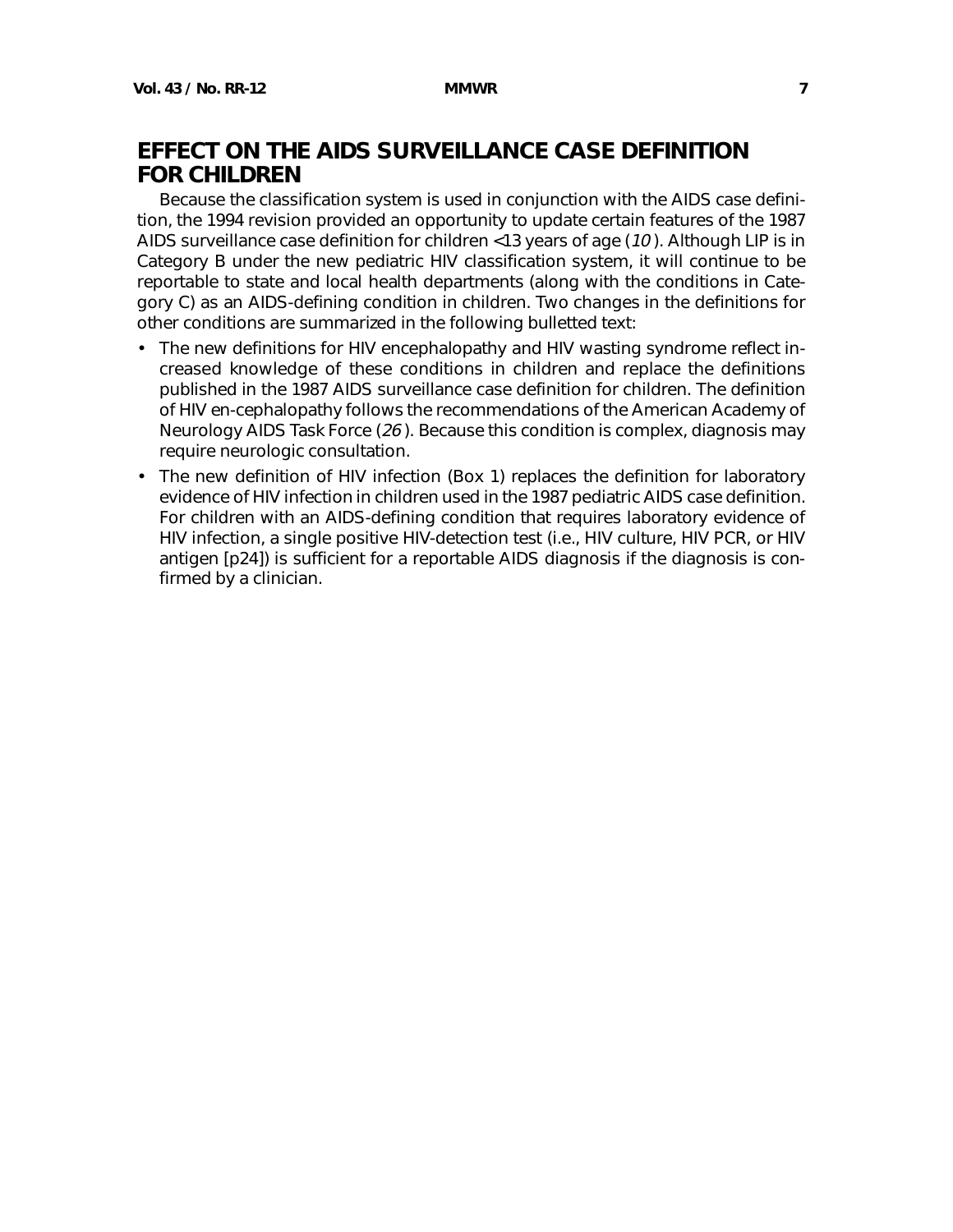**BOX 3. Conditions included in clinical Category C for children infected with human immunodeficiency virus (HIV)**

### **CATEGORY C: SEVERELY SYMPTOMATIC\***

- Serious bacterial infections, multiple or recurrent (i.e., any combination of at least two culture-confirmed infections within a 2-year period), of the following types: septicemia, pneumonia, meningitis, bone or joint infection, or abscess of an internal organ or body cavity (excluding otitis media, superficial skin or mucosal abscesses, and indwelling catheter-related infections)
- Candidiasis, esophageal or pulmonary (bronchi, trachea, lungs)
- Coccidioidomycosis, disseminated (at site other than or in addition to lungs or cervical or hilar lymph nodes)
- Cryptococcosis, extrapulmonary
- Cryptosporidiosis or isosporiasis with diarrhea persisting >1 month
- Cytomegalovirus disease with onset of symptoms at age >1 month (at a site other than liver, spleen, or lymph nodes)
- Encephalopathy (at least one of the following progressive findings present for at least 2 months in the absence of a concurrent illness other than HIV infection that could explain the findings): a) failure to attain or loss of developmental milestones or loss of intellectual ability, verified by standard developmental scale or neuropsychological tests; b) impaired brain growth or acquired microcephaly demonstrated by head circumference measurements or brain atrophy demonstrated by computerized tomography or magnetic resonance imaging (serial imaging is required for children <2 years of age); c) acquired symmetric motor deficit manifested by two or more of the following: paresis, pathologic reflexes, ataxia, or gait disturbance
- Herpes simplex virus infection causing a mucocutaneous ulcer that persists for >1 month; or bronchitis, pneumonitis, or esophagitis for any duration affecting a child >1 month of age
- Histoplasmosis, disseminated (at a site other than or in addition to lungs or cervical or hilar lymph nodes)
- Kaposi's sarcoma
- Lymphoma, primary, in brain
- Lymphoma, small, noncleaved cell (Burkitt's), or immunoblastic or large cell lymphoma of B-cell or unknown immunologic phenotype
- Mycobacterium tuberculosis, disseminated or extrapulmonary
- Mycobacterium, other species or unidentified species, disseminated (at a site other than or in addition to lungs, skin, or cervical or hilar lymph nodes)
- Mycobacterium avium complex or Mycobacterium kansasii, disseminated (at site other than or in addition to lungs, skin, or cervical or hilar lymph nodes)
- Pneumocystis carinii pneumonia
- Progressive multifocal leukoencephalopathy
- Salmonella (nontyphoid) septicemia, recurrent
- Toxoplasmosis of the brain with onset at >1 month of age
- Wasting syndrome in the absence of a concurrent illness other than HIV infection that could explain the following findings: a) persistent weight loss >10% of baseline OR b) downward crossing of at least two of the following percentile lines on the weight-for-age chart (e.g., 95th, 75th, 50th, 25th, 5th) in a child  $\geq 1$  year of age OR c) <5th percentile on weight-for-height chart on two consecutive measurements, ≥30 days apart PLUS a) chronic diarrhea (i.e., at least two loose stools per day for ≥30 days) OR b) documented fever (for ≥30 days, intermittent or constant)

<sup>\*</sup>See the 1987 AIDS surveillance case definition (10 ) for diagnosis criteria.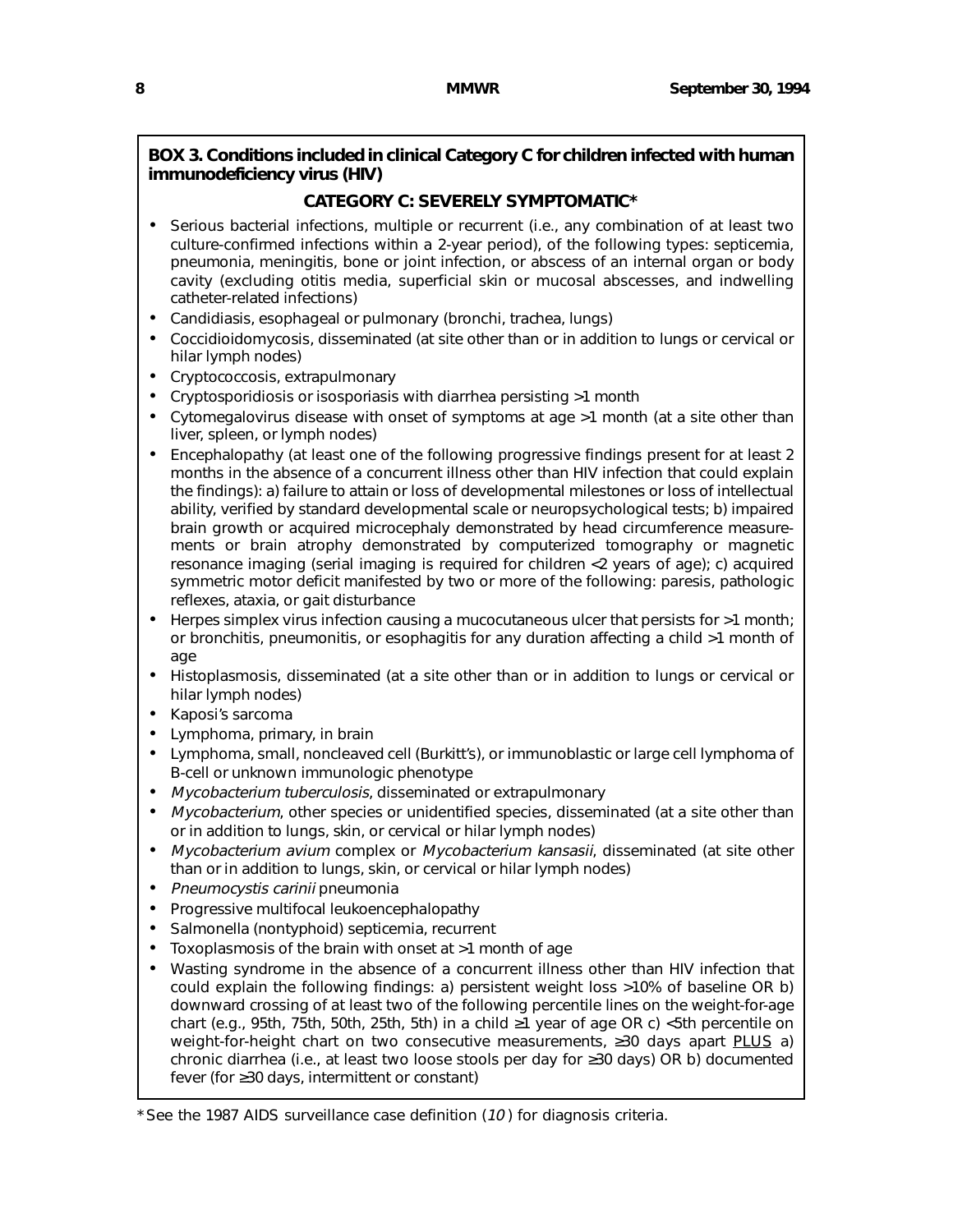| classification systems |                     |  |
|------------------------|---------------------|--|
| 1987 Classification    | 1994 Classification |  |
| $P - 0$                | Prefix "E"          |  |
| $P-1$                  | N                   |  |
| $P-2A$                 | A, B, and C         |  |
| $P-2B$                 |                     |  |
| $P-2C$                 | B                   |  |
| P-2D1                  |                     |  |
| $P-2D2$                |                     |  |
| $P-2D3$                | B                   |  |
| $P-2E1$                |                     |  |
| $P-2E2$                | R                   |  |
| $P-2F$                 | В                   |  |

**BOX 4. Comparison of the 1987 and 1994 pediatric human immunodeficiency virus**

References

- 1. CDC. Classification system for human immunodeficiency virus (HIV) infection in children under 13 years of age. MMWR 1987;36:225–30,235.
- 2. CDC. Unexplained immunodeficiency and opportunistic infection in infants—New York, New Jersey, California. MMWR 1982;31:665–7.
- 3. Simpson BJ, Andiman WA. Difficulties in assigning human immunodeficiency virus-1 infection and seroreversion status in a cohort of HIV-exposed children using serologic criteria established by the CDC and Prevention. Pediatrics 1994;93:840–2.
- 4. Krivine A, Firtion G, Cao L, Francoual C, Henrion R, Lebon P. HIV replication during the first weeks of life. Lancet 1992;339:1187–9.
- 5. Rogers MF, Ou C-Y, Rayfield M, et al. Use of the polymerase chain reaction for early detection of the proviral sequences of human immunodeficiency virus in infants born to seropositive mothers. N Engl J Med 1989;320:1649–54.
- 6. Burgard M, Mayaux M-J, Blanche S, et al. The use of viral culture and p24 antigen testing to diagnose human immunodeficiency virus infection in neonates. N Engl J Med 1992;327:1192–7.
- 7. Anonymous. Report of a consensus workshop, Siena, Italy, January 17–18, 1992: early diagnosis of HIV infection in infants. J Acquir Immune Defic Syndr 1992;5:1169–78.
- 8. Rogers M, Ou C, Kilbourne B, Schochetman G. Advances and problems in the diagnosis of human immunodeficiency virus infection in infants. Pediatr Infect Dis J 1991;10:523–31.
- 9. Miles SA, Baldern E, Magpantay L, et al. Rapid serologic testing with immune-complex-dissociated HIV p24 antigen for early detection of HIV infection in neonates. N Engl J Med 1993;328:297–302.
- 10. CDC. Revision of the CDC surveillance case definition for acquired immunodeficiency syndrome. MMWR 1987;36 (suppl):1–15s.
- 11. CDC. 1993 Revised classification system for HIV infection and expanded surveillance case definition for AIDS among adolescents and adults. MMWR 1993;41(No. RR-17).
- 12. Erkeller-Yuksel FM, Deneys V, Yuksel B, et al. Age-related changes in human blood lymphocyte sub-populations. J Pediatr 1992;120:216–22.
- 13. Denny T, Yogev R, Gelman R, et al. Lymphocyte subsets in healthy children during the first 5 years of life. JAMA 1992;267:1484–8.
- 14. McKinney RE, Wilfert CM. Lymphocyte subsets in children younger than 2 years old: normal values in a population at risk for human immunodeficiency virus infection and diagnostic and prognostic application to infected children. Pediatr Infect Dis J 1992;11:639–44.
- 15. The European Collaborative Study. Age-related standards for T-lymphocyte subsets based on uninfected children born to human immunodeficiency virus-1-infected women. Pediatr Infect Dis J 1992;11:1018–26.
- 16. Waecker NJ, Ascher DP, Robb ML, et al. Age adjusted CD4+ lymphocyte parameters in HIV at risk uninfected children. Clin Infect Dis 1993;17:123–6.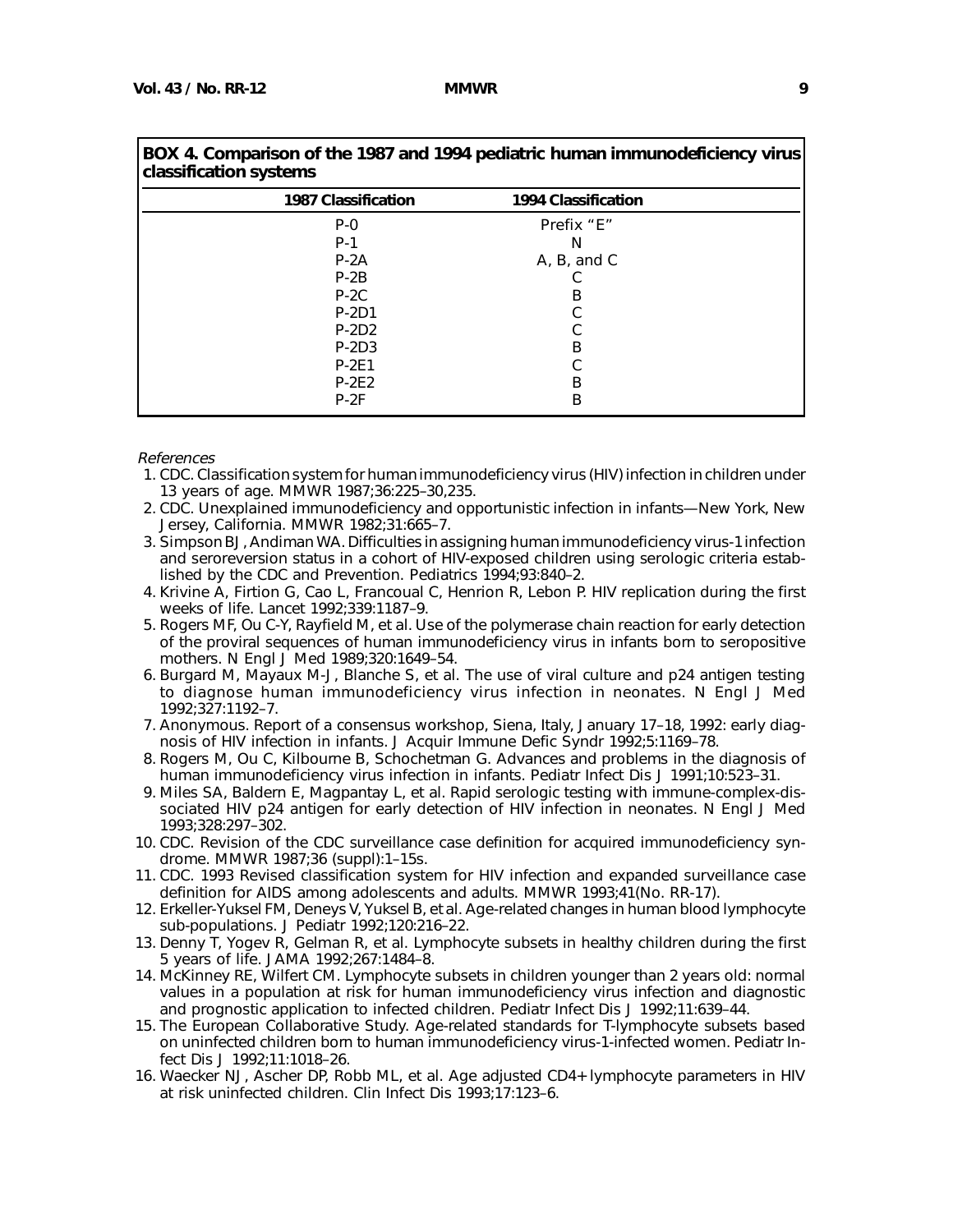- 17. Leibovitz E, Rigaud M, Pollack H, et al. Pneumocystis carinii pneumonia in infants infected with the human immunodeficiency virus with more than 450 CD4 T lymphocytes per cubic millimeter. N Engl J Med 1990;323:531–3.
- 18. Connor E, Bagarazzi M, McSherry G, et al. Clinical and laboratory correlates of Pneumocystis carinii pneumonia in children infected with HIV. JAMA 1991;265:1693–7.
- 19. Kovacs A, Frederick T, Church J, et al. CD4 T-Lymphocyte counts and Pneumocystis carinii pneumonia in pediatric HIV infection. JAMA 1991;265:1698–1703.
- 20. Butler KM, Husson RN, Lewis LL, et al. CD4 status and p24 antigenemia: are they useful predictors of survival in HIV-infected children receiving antiretroviral therapy. Am J Dis Child 1992;146:932–6.
- 21. de Martino M, Tovo PA, Galli L, et al. Prognostic significance of immunologic changes in 675 infants perinatally exposed to human immunodeficiency virus. J Pediatr 1991;119:702–9.
- 22. Raszka WV, Meyer GA, Waecker NJ, et al. Variability of serial absolute and percent CD4+ lymphocyte counts in healthy children born to HIV-1-infected parents. Lancet 1994;13:70–2.
- 23. Caldwell B, Oxtoby M, Rogers M. Proposed CDC pediatric HIV classification system: evaluation in an active surveillance system [Abstract]. IXth International Conference on AIDS, Berlin, June 7–11, 1993.
- 24. Tovo PA, deMartino M, Gabiano C, et al. Prognostic factors and survival in children with perinatal HIV-1 infection. Lancet 1992;339:1249–53.
- 25. Blanche S, Tardieu M, Duliege AM, et al. Longitudinal study of 94 symptomatic infants with perinatally acquired human immunodeficiency virus infection. Am J Dis Child 1990;144:1210– 5.
- 26. Working Group of the American Academy of Neurology AIDS Task Force. Nomenclature and research case definitions for neurologic manifestations of human immunodeficiency virustype 1 (HIV-1) infection. Neurology 1991;41:778–86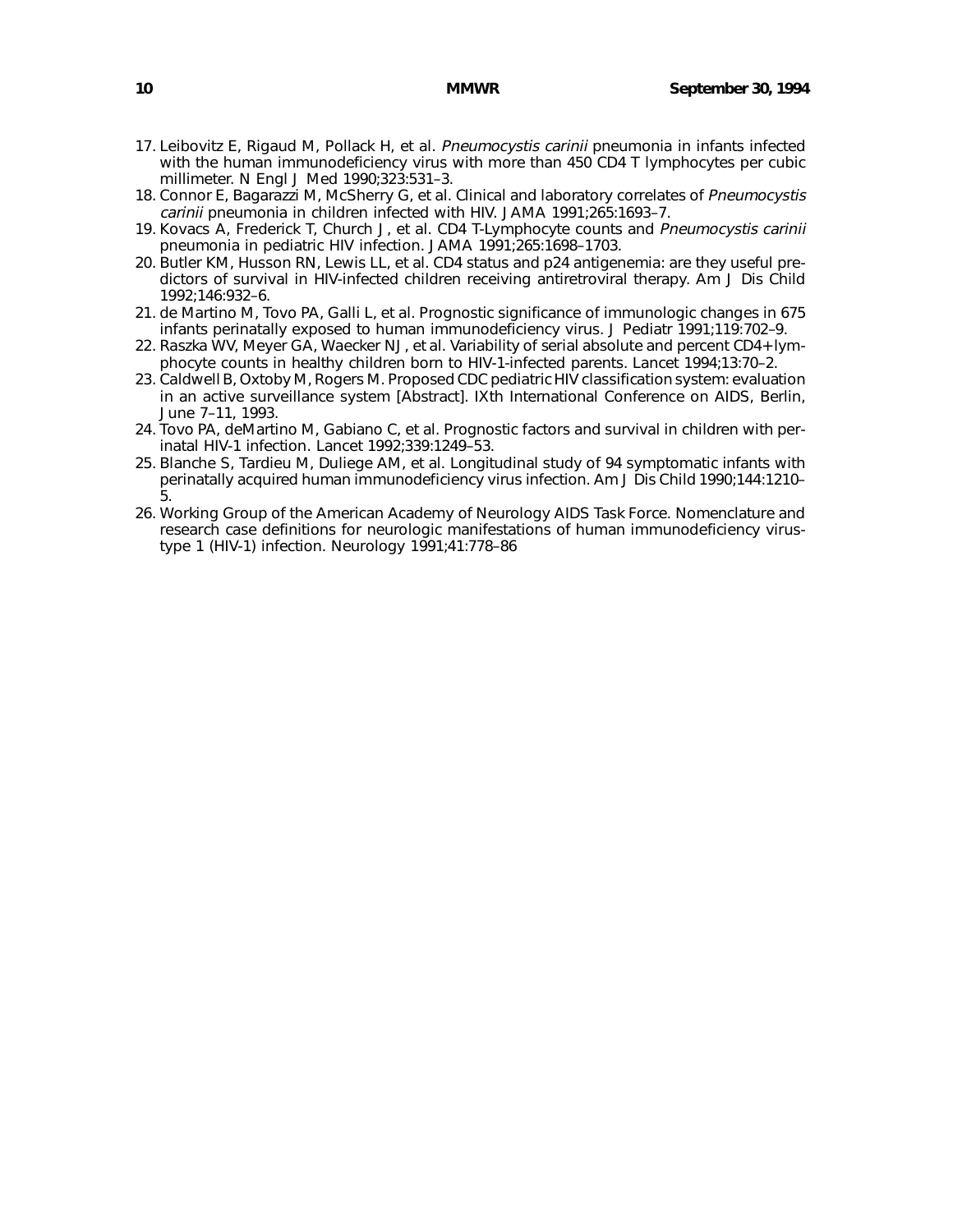# **ICD-9-CM International Classification of Diseases 9th Revision Clinical Modification**

# **Volume 1 Update**

# **Official Authorized Addenda: Human Immunodeficiency Virus Infection Codes and Official Guidelines for Coding and Reporting ICD-9-CM**

(Revision No. 3)

Effective October 1, 1994

**Note:** Replaces Previous Classification Effective October 1, 1991

FOR MORBIDITY PURPOSES ONLY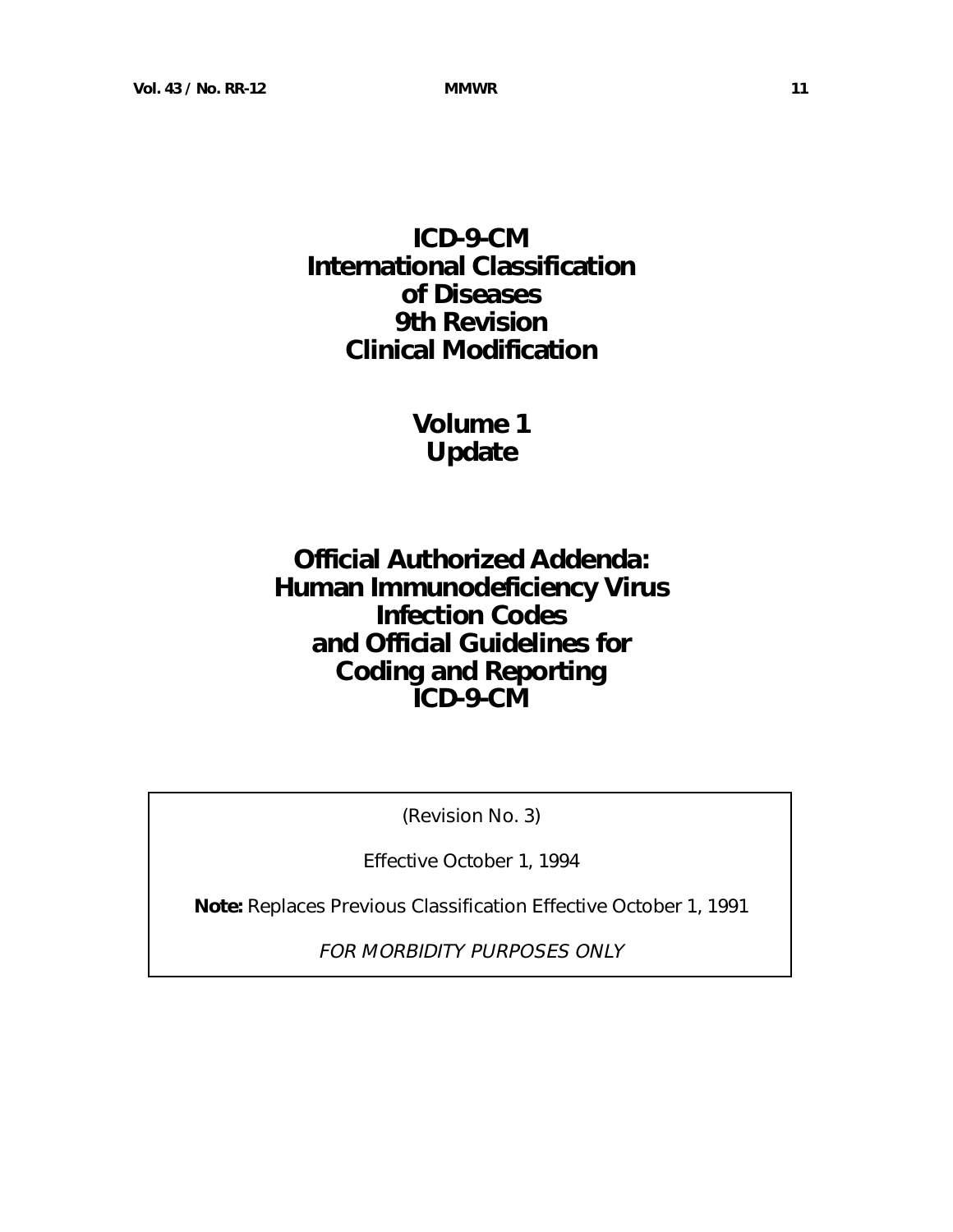# **Official Authorized Addenda: Human Immunodeficiency Virus Infection Codes and Official Guidelines for Coding and Reporting ICD-9-CM**

The following CDC staff member prepared this report:

Perrianne Lurie, M.D., M.P.H. Division of Health Care Statistics National Center for Health Statistics

### **Notice**

 Pages 16–19 of the following report are reprinted in the MMWR series of publications so that the material may be readily accessible to the public health community.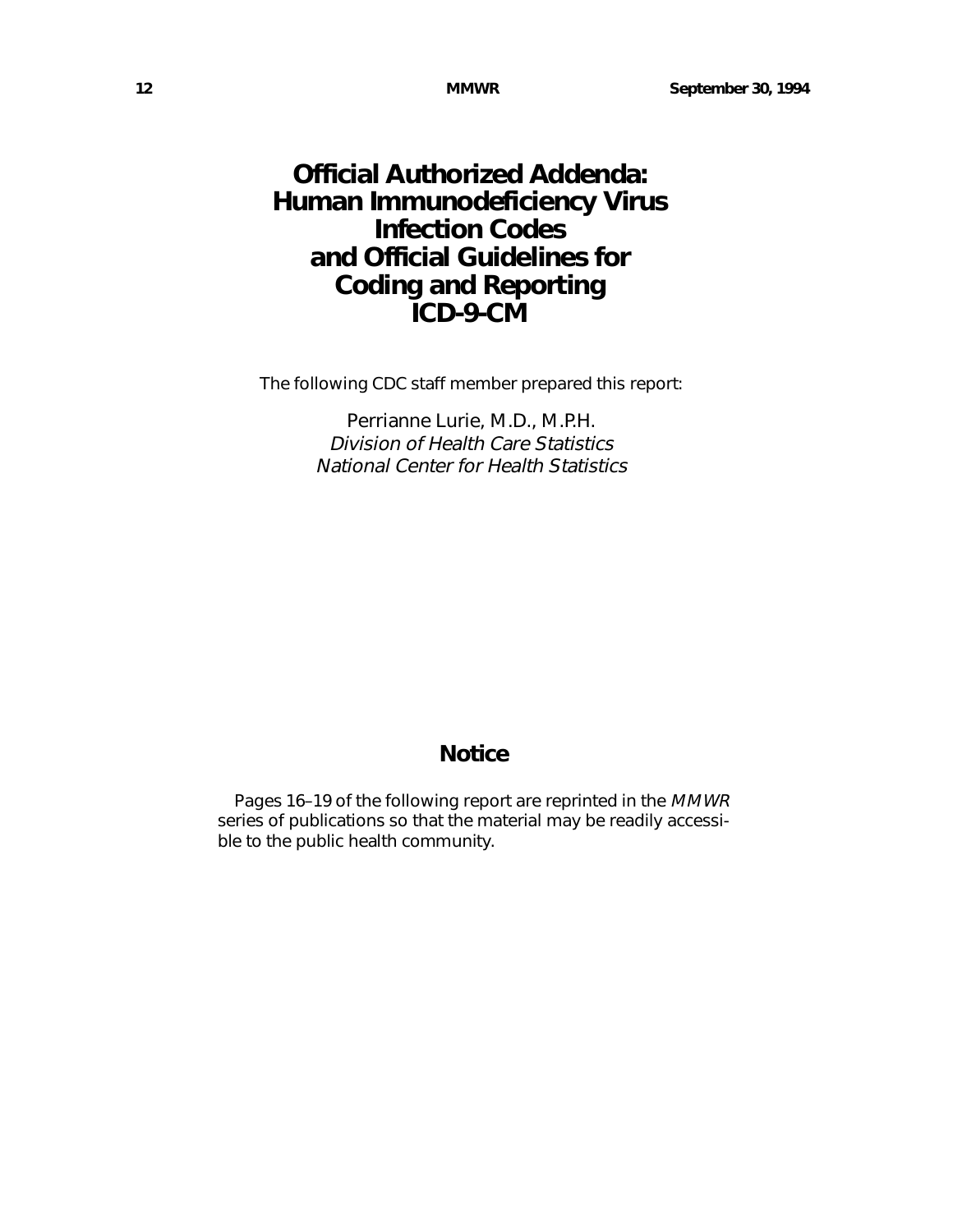# <span id="page-20-0"></span>**Official Authorized Addenda: Human Immunodeficiency Virus Infection Codes and Official Guidelines for Coding and Reporting ICD-9-CM**

#### **Summary**

This document contains changes to the International Classification of Diseases, Ninth Revision, Clinical Modification (ICD-9-CM) codes for HIV infection and disease and includes guidelines for coding and reporting these conditions. The ICD-9-CM is the diagnosis classification system used for morbidity coding in U.S. health-care facilities. The simplification of the classification structure and the addition of guidelines should facilitate greater coding accuracy.

## **INTRODUCTION**

This addendum for Volume 1 of the *International Classification of Diseases, 9th Re*vision, Clinical Modification (ICD-9-CM) is reported by the World Health Organization Collaborating Center for Classification of Diseases for North America and the Morbidity Classification Branch, Division of Health Care Statistics, at CDC's National Center for Health Statistics.

This addendum replaces the addendum containing the codes for human immunodeficiency virus (HIV) infection (042.0–044.9) that became effective October 1, 1991. This addendum is effective October 1, 1994, and is the third revision of codes for the classification of HIV infection. This addendum reflects the evolving conceptual framework for HIV-related illnesses and presents a simplified coding structure for these conditions. **These changes will be effective only for morbidity purposes; the cause of death codes are unchanged.**\* Modifications to these ICD-9-CM codes do not affect the CDC surveillance definitions for HIV disease.

This revised addendum contains the following changes:

- The current 042–044 series of codes has been replaced with a single code, 042, for HIV disease.
- A new code, V08, has been created for asymptomatic HIV infection.
- Code 795.8 has been deleted and a new code, 795.71, Inconclusive serological findings for Human Immunodeficiency Virus [HIV], has been created. This code will include inconclusive HIV test findings in infants.
- Additional instructional notes have been added to assist in proper code sequencing.
- HIV-specific official coding guidelines have been created to assist persons who assign codes in the selection and sequencing of codes for HIV infection, disease, and related conditions.

<sup>\*</sup>Cause-of-death coding is done using the International Classification of Diseases, Ninth Revision (ICD-9), which is not modified between revisions. The ICD-9-CM, which is used for morbidity purposes, is updated annually.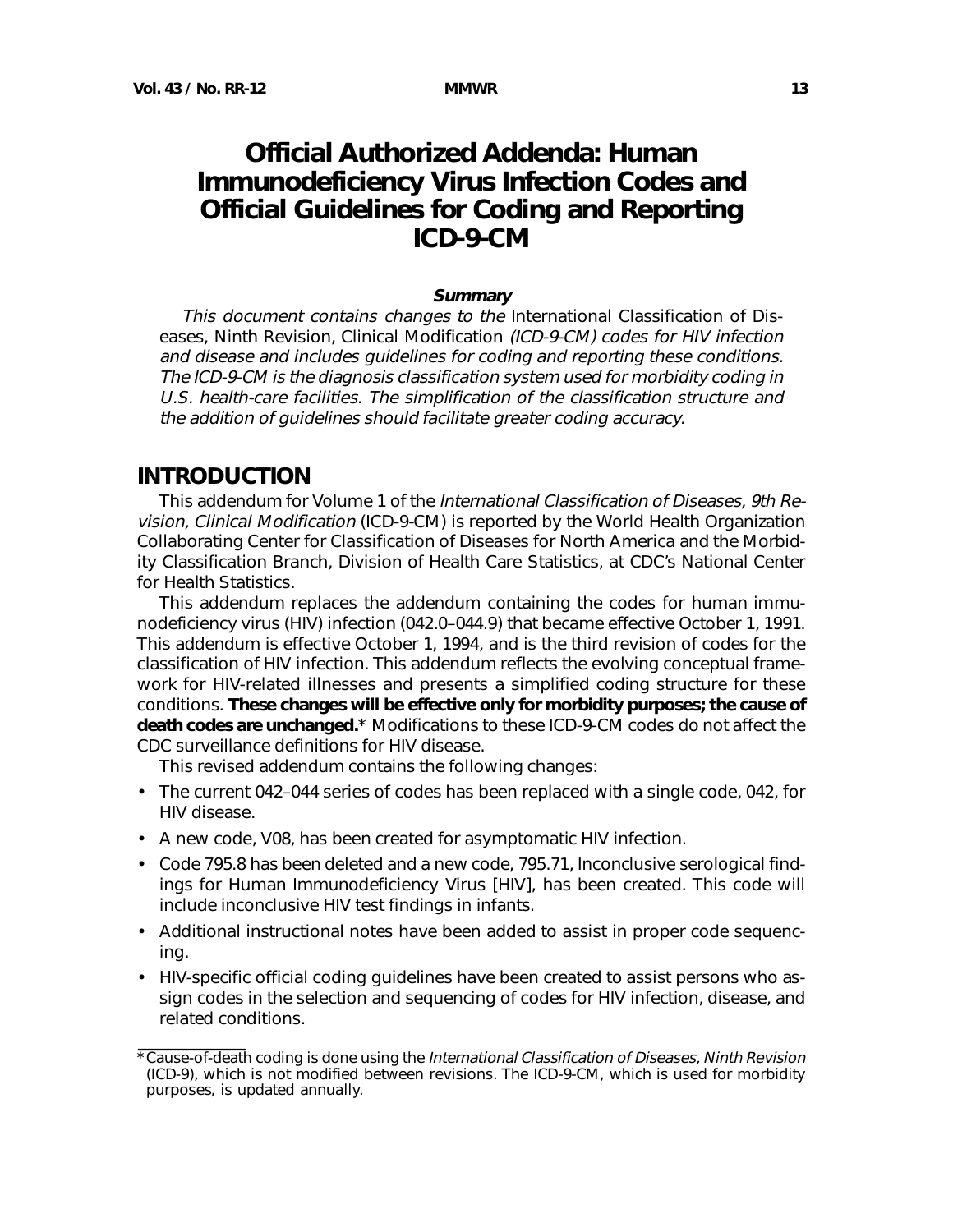### <span id="page-21-0"></span>**BACKGROUND**

The increasing incidence of HIV infection and advances in medical knowledge about the spectrum of illnesses caused by this virus have created demand for continued modifications to the classification. The current modifications will simplify the coding of HIV-related illnesses and should improve the accuracy of reporting, allowing public health officials, clinical researchers, and agencies that finance health care to monitor more reliably the diagnoses of acquired immunodeficiency syndrome (AIDS) and other manifestations of HIV infection.

When the original interim classification was issued on October 1, 1986, periodic revisions were anticipated. The first such revision occurred in 1987 and reflected the change in terminology from HTLV-III/LAV to HIV, characterizing the causative agent of AIDS. In the 1991 revision, several HIV-related conditions were added to the lists of inclusions under the 042-044 series of categories.

The 042, 043, and 044 categories were originally created to distinguish AIDS (042) from AIDS-related complex (ARC) (043) and other HIV disease (044). These distinctions among the ICD-9-CM categories are no longer clear-cut, and the three-digit categories no longer denote separate clinical entities. Also, demands for additions to the lists of inclusion terms continue to grow, and it has become impossible for these lists to remain as current as medical reports. In addition, both the lack of clear guidelines for the sequencing of the HIV and manifestation codes and the restrictions on persons who assign codes to use only a single code from the 042-044 series have created confusion and inconsistent coding practices in the field.

Codes 795.8 and 044.9 have also caused confusion. Code 795.8 was intended for inconclusive HIV test results, whereas code 044.9 was intended for asymptomatic HIV infection (or a statement of "HIV positive"). However, both of these codes have been widely misused because of the lack of clear instructions and guidelines.

Therefore, the current 042-044 series of codes has been replaced with a single code, 042, Human Immunodeficiency Virus [HIV] Disease, to be used for all symptomatic (or previously symptomatic) HIV infections. This code includes all cases of physician-diagnosed AIDS, whether asymptomatic (e.g., a diagnosis based on CD4+ T-lymphocyte criteria alone) or symptomatic. In addition, a new code, V08, has been created for asymptomatic HIV infection. The new code, 795.71, is applicable only to those patients who test positive on a preliminary screening test, but whose HIV infection status is not yet confirmed. Infants who test positive on certain serologic tests that may also reflect the serostatus of the mother should be coded as 795.71. In addition, a set of HIV-specific official coding guidelines has been developed to help ensure proper code selection and sequencing.

### **STRUCTURE OF THE CLASSIFICATION**

The classification for symptomatic HIV infection consists of a single, three-digit ICD-9-CM code—code 042, found in Chapter 1, Infectious and Parasitic Diseases, of the ICD-9-CM. This classification places HIV infection at the beginning of the section on viral diseases. Multiple coding of all listed manifestations of HIV infection is required. The new code for asymptomatic HIV infection, V08, is found in the Supplementary Classification of Factors Influencing Health Status and Contact with Health Services;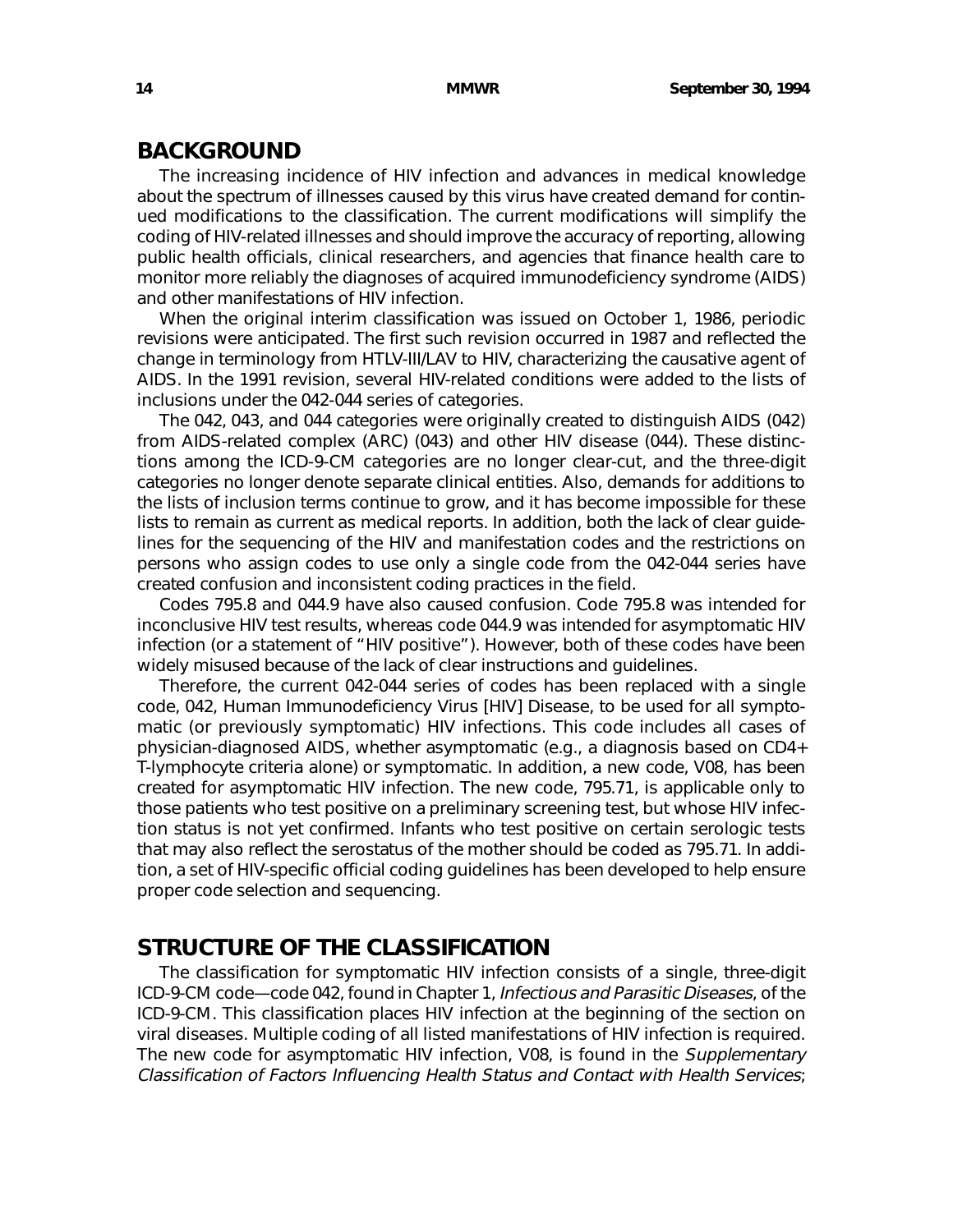<span id="page-22-0"></span>the code for inconclusive serologic tests for HIV, 795.71, is found in Chapter 16, Signs, Symptoms, and Ill-Defined Conditions.

# **HOW TO USE THIS CLASSIFICATION**

The following instructions for persons who assign codes will help to ensure more accurate coding practices:

- To use these codes correctly, the physician must provide complete information about the manifestations of the HIV-related illnesses and their relationship to HIV. Persons who assign codes should not assume that conditions are HIV related unless the physician so indicates.
- All manifestations of HIV infection must be coded. The person who assigns codes should refer to Volume 2 of the ICD-9-CM, the Alphabetic Index, to determine the proper codes for these conditions.
- Selection of the principal diagnosis should be based on the information contained in the individual patient record. The 042 code should be listed as the principal diagnosis when a patient is admitted to a health-care facility for an HIV-related condition. Additional codes for all HIV-related conditions should be assigned as other diagnoses.
- A patient with HIV disease may be admitted to a health-care facility for an unrelated condition. In these cases, the unrelated condition should be the principal diagnosis, with the 042 code listed as an additional diagnosis, followed by the codes for the manifestations of the HIV disease.
- Asymptomatic HIV infection should be coded as V08 and not as 042. However, patients who have a history of symptomatic HIV infection, but who are currently asymptomatic, should be coded as 042.

# **HIV-2 ILLNESS**

The classification assumes that conditions classified as code 042 are the result of infection with HIV-1 unless an additional code for HIV-2 is included in the record. Therefore, in cases of illness resulting from infection with HIV-2, the physician must specify that HIV-2 is the causative agent, and the coder must list the code for the HIV-2 infection, 079.53, as an additional diagnosis.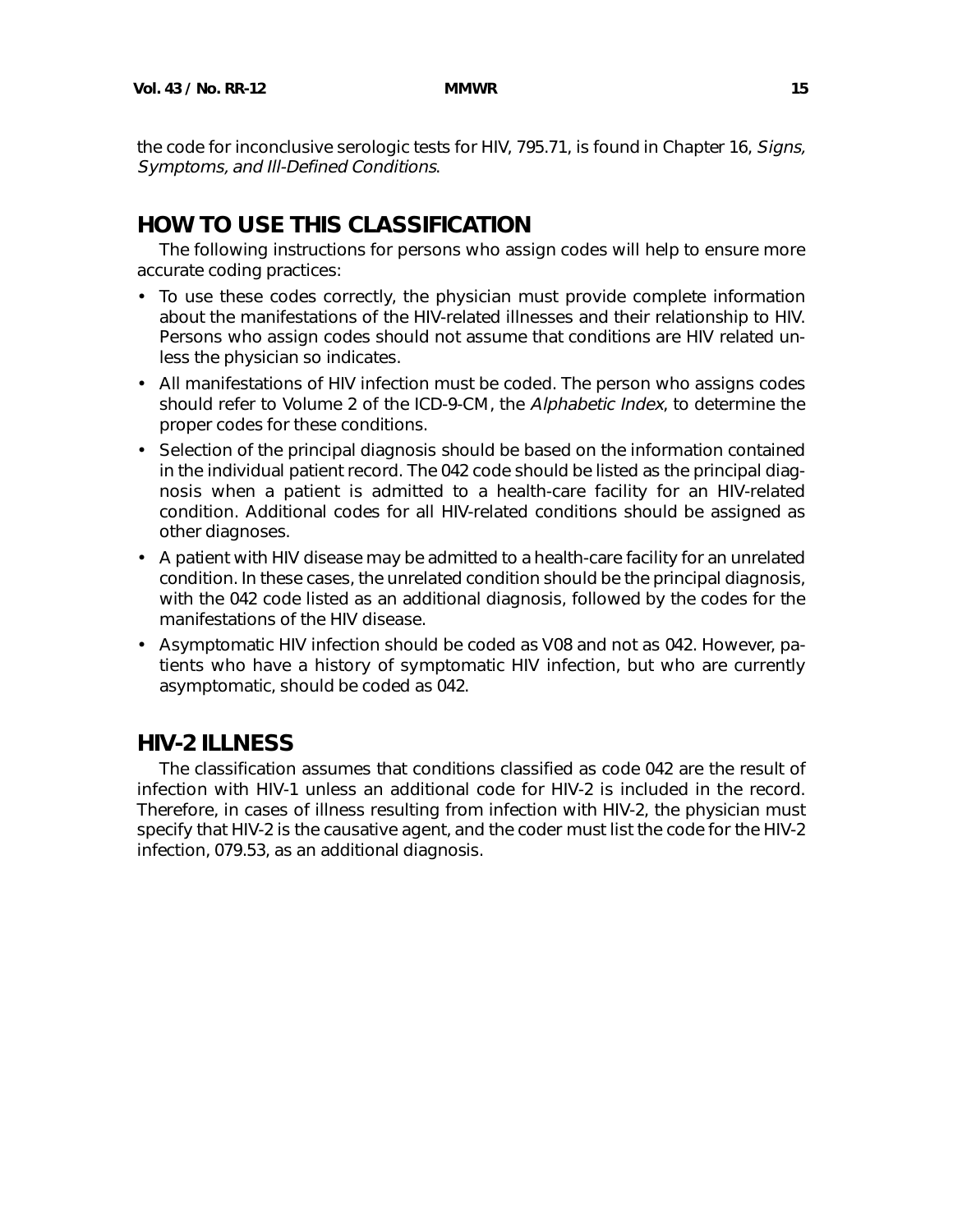# <span id="page-23-0"></span>**ICD-9-CM OFFICIAL AUTHORIZED ADDENDA FOR HUMAN IMMUNODEFICIENCY VIRUS INFECTION CODES**

### **Volume 1**

### **042 Human Immunodeficiency Virus [HIV] Disease**

Acquired immune deficiency syndrome Acquired immunodeficiency syndrome AIDS AIDS-like syndrome AIDS-related complex ARC HIV infection, symptomatic

Use additional codes to identify all manifestations of HIV disease.

Use additional code to identify HIV-2 infection (079.53), if present.

Excludes: asymptomatic human immunodeficiency virus [HIV] infection (V08) inconclusive serologic findings for human immunodeficiency virus [HIV] infection (795.71)

### **795.71 Inconclusive serological findings for human immunodeficiency virus [HIV]**

Excludes: asymptomatic human immunodeficiency virus [HIV] infection status (V08) human immunodeficiency virus [HIV] disease (042)

### **V08 Asymptomatic human immunodeficiency virus [HIV] status** human immunodeficiency virus [HIV] positive (status)

human immunodeficiency virus [HIV] infection (asymptomatic)

Excludes: human immunodeficiency virus [HIV] disease (042)

inconclusive serological findings for human immunodeficiency virus [HIV] (without diagnosis) (795.8) symptomatic human immunodeficiency virus [HIV] infection (042)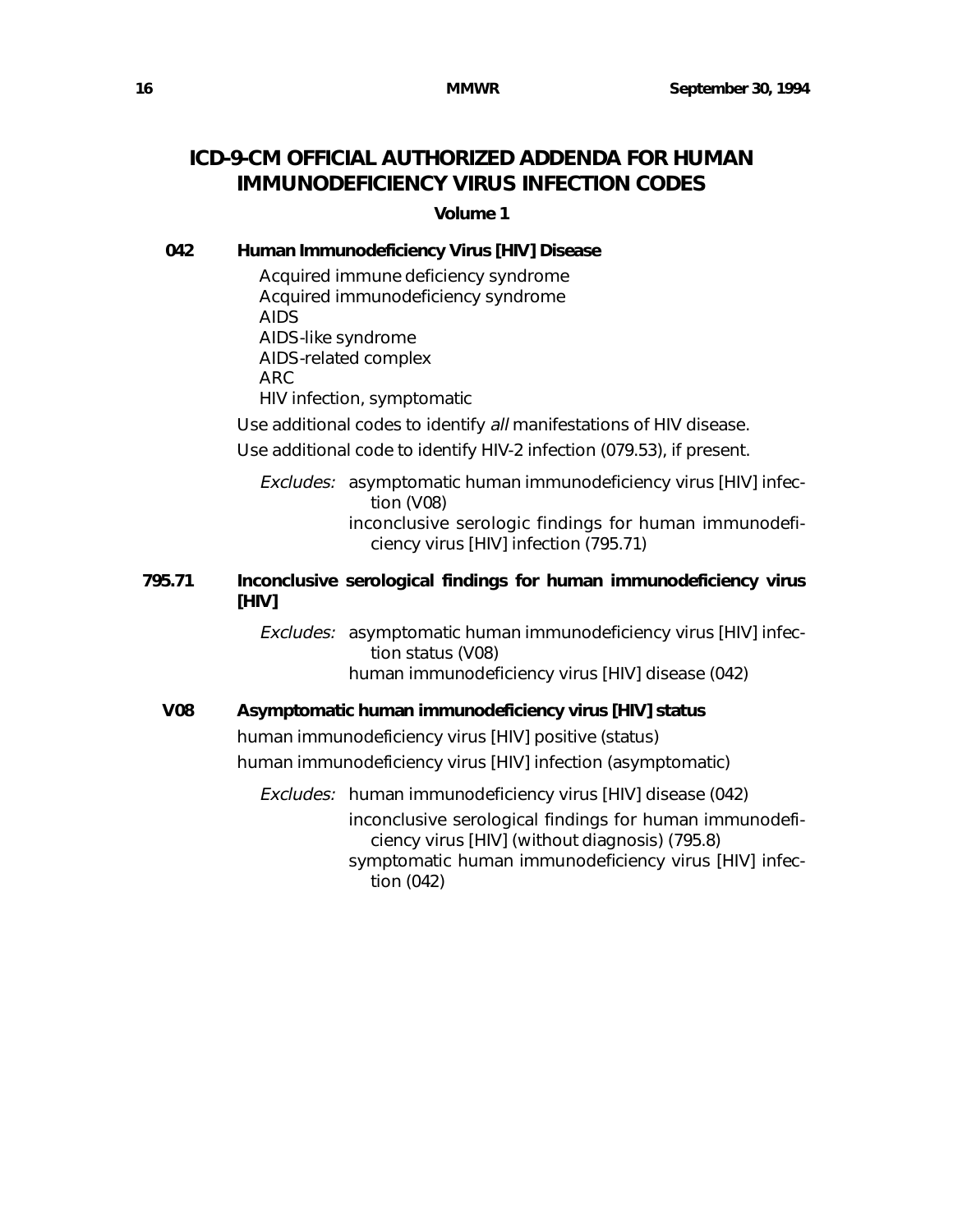# <span id="page-24-0"></span>**OFFICIAL GUIDELINES FOR CODING AND REPORTING\***

### **10. HUMAN IMMUNODEFICIENCY VIRUS (HIV) INFECTIONS**

### **10.1 Code only confirmed cases of HIV infection/illness.**

This is an exception to guideline 1.8 which states "If the diagnosis documented at the time of discharge is qualified as 'probable,' 'suspected,' 'likely,' 'questionable,' 'possible,' or 'still to be ruled out,' code the condition as if it existed or was established..."

In this context, "confirmation" does not require documentation of positive serology or culture for HIV; the physician's diagnostic statement that the patient is HIV positive, or has an HIV-related illness is sufficient.

### **10.2 Selection of HIV code**

### **042 Human Immunodeficiency Virus [HIV] Disease**

Patients with an HIV-related illness should be coded to 042, Human Immunodeficiency Virus [HIV] Disease.

### **V08 Asymptomatic Human Immunodeficiency Virus [HIV] infection**

Patients with physician-documented asymptomatic HIV infections who have never had an HIV-related illness should be coded to V08, Asymptomatic Human Immunodeficiency Virus [HIV] Infection.

### **795.71 Nonspecific Serologic Evidence of Human Immunodeficiency Virus [HIV]**

Code 795.71, Nonspecific serologic evidence of human immunodeficiency virus [HIV], should be used for patients (including infants) with inconclusive HIV test results.

### **10.3 Previously diagnosed HIV-related illness**

Patients with any known prior diagnosis of an HIV-related illness should be coded to 042. Once a patient had developed an HIV-related illness, the patient should always be assigned code 042 on every subsequent admission. Patients previously diagnosed with any HIV illness (042) should never be assigned to 795.71 or V08.

### **10.4 Sequencing**

The sequencing of diagnoses for patients with HIV-related illnesses follows guideline 2 for selection of principal diagnosis. That is, the circumstances of admission govern the selection of principal diagnosis, "that condition established after study to be chiefly responsible for occasioning the admission of the patient to the hospital for care."

<sup>\*</sup>The ICD-9-CM Official Guidelines for Coding and Reporting is a separate document published by the Government Printing Office. It contains nine previous sets of coding guidelines that are not specific to HIV infection. The *Official Guidelines* are updated periodically and the following changes are part of the 1994 update.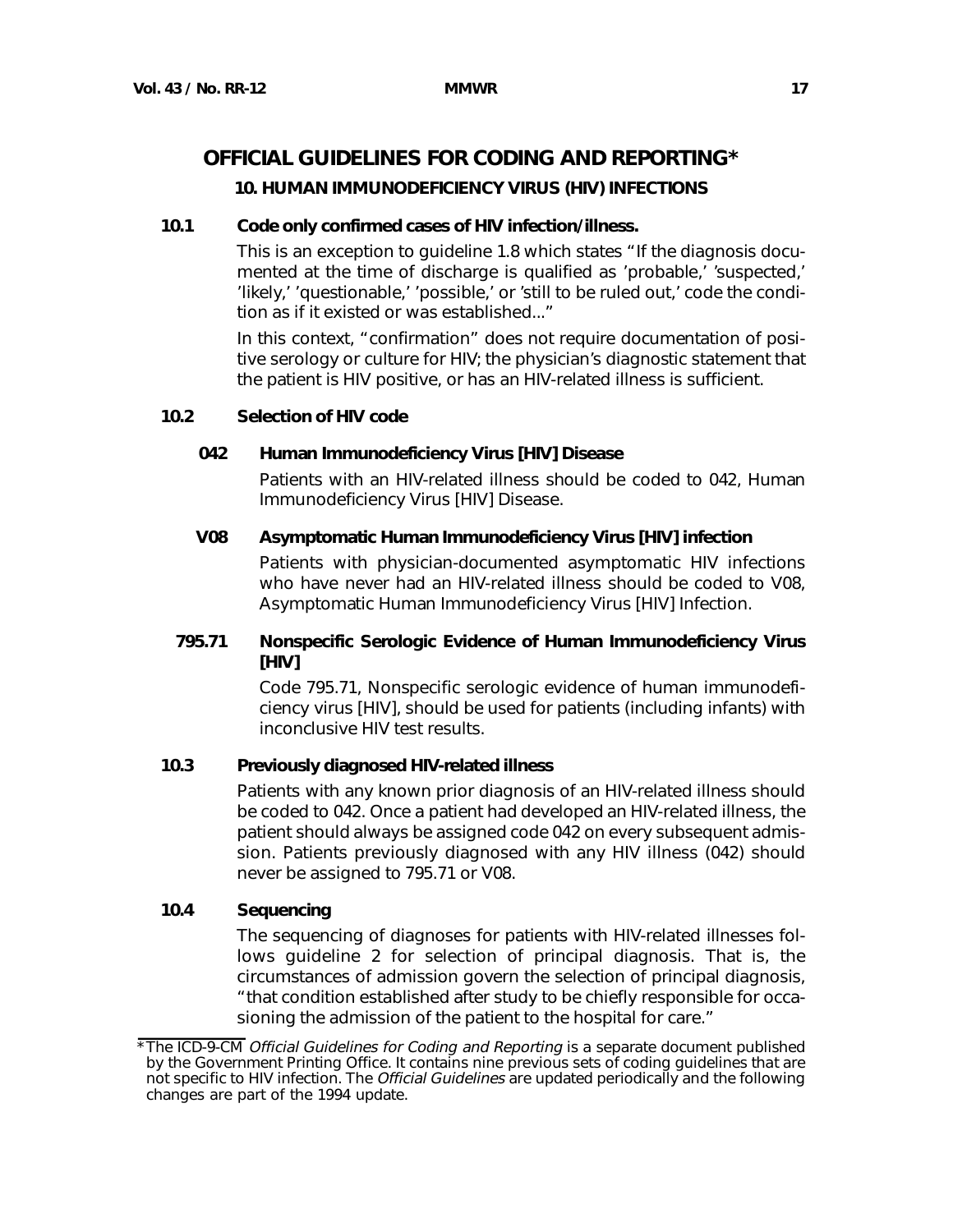Patients who are admitted for an HIV-related illness should be assigned a minimum of two codes: first assign code 042 to identify the HIV disease and then sequence additional codes to identify the other diagnoses. If a patient is admitted for an HIV-related condition, the principal diagnosis should be 042, followed by additional diagnosis codes for all reported HIV-related conditions.

If a patient with HIV disease is admitted for an unrelated condition (such as a traumatic injury), the code for the unrelated condition (e.g., the nature of injury code) should be the principal diagnosis. Other diagnoses would be 042 followed by additional diagnosis codes for all reported HIVrelated conditions.

Whether the patient is newly diagnosed or has had previous admissions for HIV conditions (or has expired) is irrelevant to the sequencing decision.

### **10.5 HIV Infection in Pregnancy, Childbirth and the Puerperium**

During pregnancy, childbirth or the puerperium, a patient admitted because of an HIV-related illness should receive a principal diagnosis of 647.8X, Other specified infectious and parasitic diseases in the mother classifiable elsewhere, but complicating the pregnancy, childbirth or the puerperium, followed by 042 and the code(s) for the HIV-related illness(es). This is an exception to the sequencing rule found in 10.4 above.

Patients with asymptomatic HIV infection status admitted during pregnancy, childbirth, or the puerperium should receive codes of 647.8X and V08.

### **10.6 Asymptomatic HIV Infection**

**V08 Asymptomatic human immunodeficiency virus [HIV] infection,** is to be applied when the patient without any documentation of symptoms is listed as being "HIV positive," "known HIV," "HIV test positive," or similar terminology. Do not used this code if the term "AIDS" is used or if the patient is treated for any HIV-related illness or is described as having any condition(s) resulting from his/her HIV positive status; use 042 in these cases.

### **10.7 Inconclusive Laboratory Test for HIV**

**795.71 Inconclusive serologic test for Human Immunodeficiency Virus [HIV]** Patients with inconclusive HIV serology, but no definitive diagnosis or manifestations of the illness may be assigned code 795.71.

### **10.8 Testing for HIV**

**Code V72.6 Laboratory examination,** should be assigned for patients seen only for HIV testing. This code does not include any counseling given during the encounter for the laboratory test; an additional code of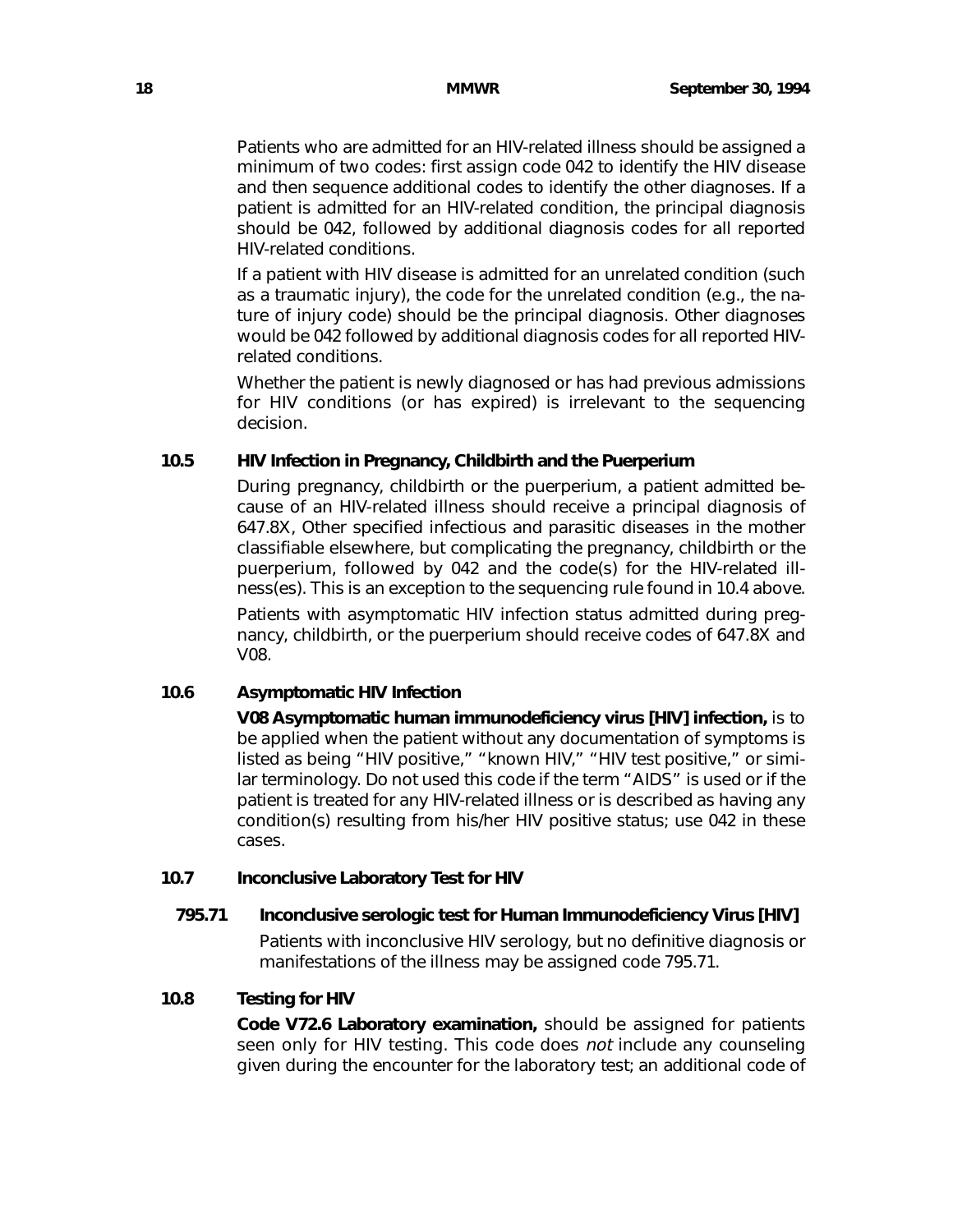V65.44, HIV counseling, should be used to indicate that counseling was given. (Test results are not available during these encounters.)

When the patient returns to be informed of his/her HIV test results, V72.6 is not used. If the results are negative, use code **V65.44, HIV counseling.** If the results are positive, code **V08, Asymptomatic HIV infection,** should be used unless the patient has symptoms of HIV disease. If the test result is positive and the patient has an HIV-related illness, code **042, HIV disease,** should be used.